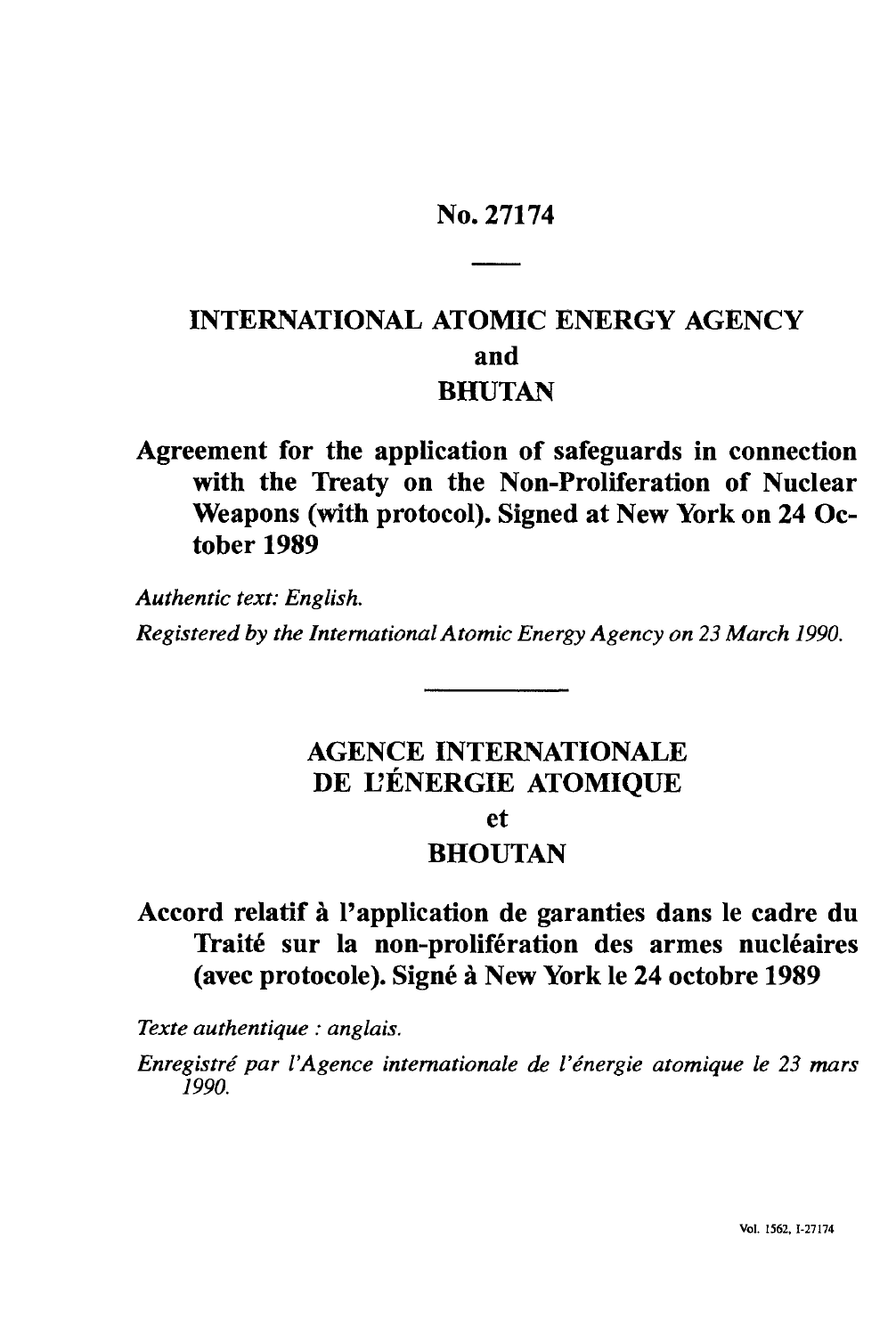AGREEMENT1 BETWEEN THE KINGDOM OF BHUTAN AND THE INTERNATIONAL ATOMIC ENERGY AGENCY FOR THE APPLICATION OF SAFEGUARDS IN CONNECTION WITH THE TREATY ON THE NON-PROLIFERATION OF NUCLEAR WEAPONS2

Whereas the Kingdom of Bhutan (hereinafter referred to as "Bhutan") is a party to the Treaty on the Non-Proliferation of Nuclear Weapons (hereinafter referred to as "the Treaty") opened for signature at London, Moscow and Washington on 1 July 19682 and which entered into force on 5 March 1970;

Whereas paragraph 1 of Article III of the Treaty reads as follows:

"Each non-nuclear-weapon State Party to the Treaty undertakes to accept safe guards, as set forth in an agreement to be negotiated and concluded with the Inter national Atomic Energy Agency in accordance with the Statute of the International Atomic Energy Agency<sup>3</sup> and the Agency's safeguards system, for the exclusive purpose of verification of the fulfilment of its obligations assumed under this Treaty with a view to preventing diversion of nuclear energy from peaceful uses to nuclear weapons or other nuclear explosive devices. Procedures for the safeguards required by this Article shall be followed with respect to source or special fissionable material whether it is being produced, processed or used in any principal nuclear facility or is outside any such facility. The safeguards required by this Article shall be applied on all source or special fissionable material in all peaceful nuclear activities within the territory of such State, under its jurisdiction, or carried out under its control anywhere";

Whereas the International Atomic Energy Agency (hereinafter referred to as "the Agency") is authorized, pursuant to Article III of its Statute, to conclude such agreements;

Now therefore Bhutan and the Agency have agreed as follows:

#### PARTI

#### BASIC UNDERTAKING

## *Article 1*

Bhutan undertakes, pursuant to paragraph 1 of Article III of the Treaty, to accept safeguards, in accordance with the terms of this Agreement, on all source or special fissionable material in all peaceful nuclear activities within its territory, under its jurisdiction or carried out under its control anywhere, for the exclusive purpose of verifying that such material is not diverted to nuclear weapons or other nuclear explosive devices.

<sup>1</sup> Came into force on 24 October 1989 by signature, in accordance with article 24. *<sup>2</sup>*United Nations, *Treaty Series,* vol. 729, p. 161. <sup>3</sup>*Ibid.,* vol. 276, p. 3; vol. 471, p. 334 and vol. 1082, p. 290.

Vol. 1562, 1-27174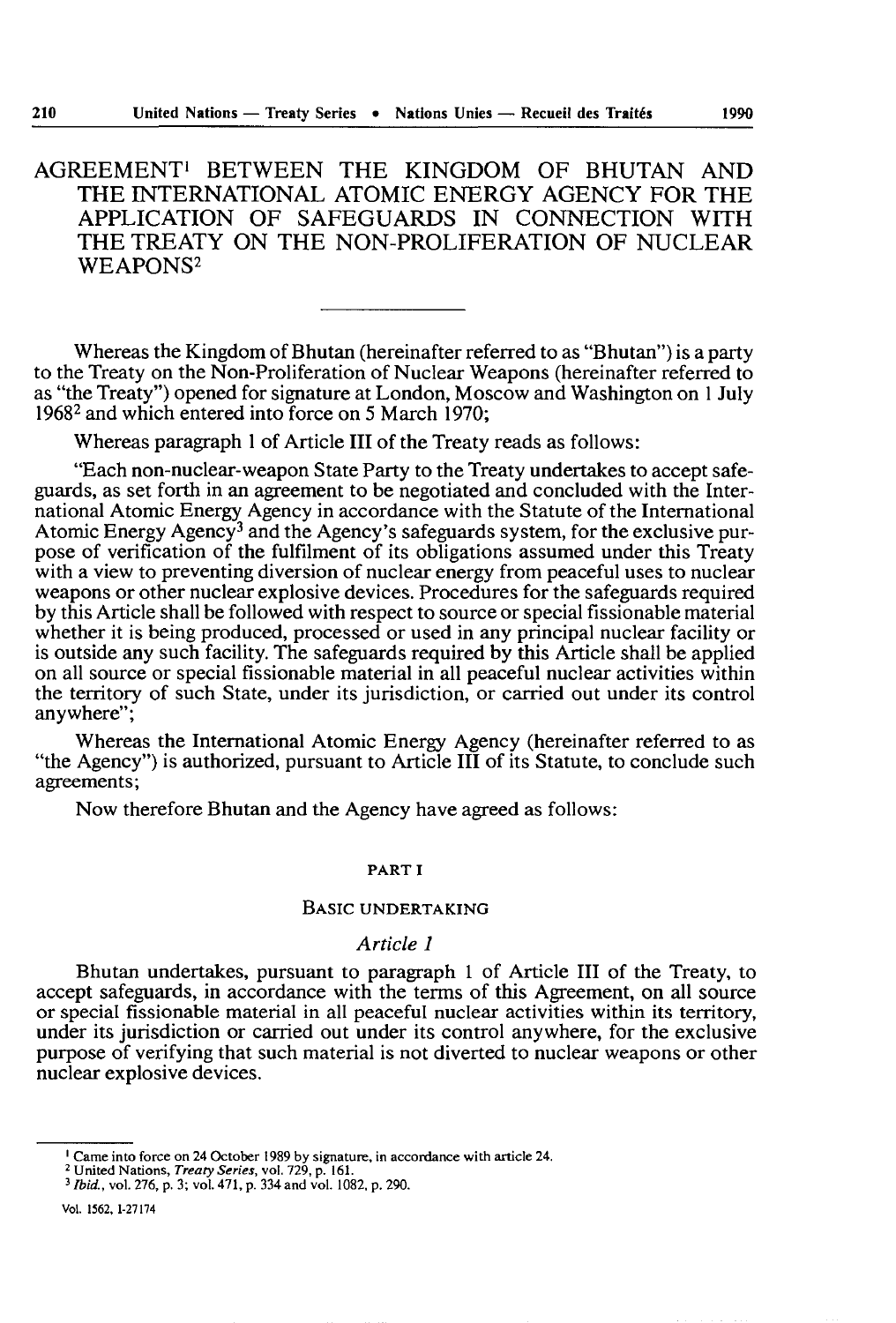#### APPLICATION OF SAFEGUARDS

#### *Article 2*

The Agency shall have the right and the obligation to ensure that safeguards will be applied, in accordance with the terms of this Agreement, on all source or special fissionable material in all peaceful nuclear activities within the territory of Bhutan, under its jurisdiction or carried out under its control anywhere, for the exclusive purpose of verifying that such material is not diverted to nuclear weapons or other nuclear explosive devices.

#### CO-OPERATION BETWEEN BHUTAN AND THE AGENCY

#### *Article 3*

Bhutan and the Agency shall co-operate to facilitate the implementation of the safeguards provided for in this Agreement.

#### IMPLEMENTATION OF SAFEGUARDS

## *Article 4*

The safeguards provided for in this Agreement shall be implemented in a man ner designed:

- *(a)* To avoid hampering the economic and technological development of Bhutan or international co-operation in the field of peaceful nuclear activities, including international exchange of nuclear material;
- *(b)* To avoid undue interference in Bhutan's peaceful nuclear activities, and in par ticular in the operation of facilities; and
- *(c)* To be consistent with prudent management practices required for the economic and safe conduct of nuclear activities.

# *Article 5*

*(a)* The Agency shall take every precaution to protect commercial and indus trial secrets and other confidential information coming to its knowledge in the imple mentation of this Agreement.

*(b)* (i) The Agency shall not publish or communicate to any State, organiza tion or person any information obtained by it in connection with the implementa tion of this Agreement, except that specific information relating to the implementation thereof may be given to the Board of Governors of the Agency (hereinafter referred to as "the Board") and to such Agency staff members as require such know ledge by reason of their official duties in connection with safeguards, but only to the extent necessary for the Agency to fulfil its responsibilities in implementing this Agreement.

(ii) Summarized information on nuclear material subject to safeguards under this Agreement may be published upon decision of the Board if the States directly concerned agree thereto.

## *Article 6*

*(a)* The Agency shall, in implementing safeguards pursuant to this Agreement, take full account of technological developments in the field of safeguards, and shall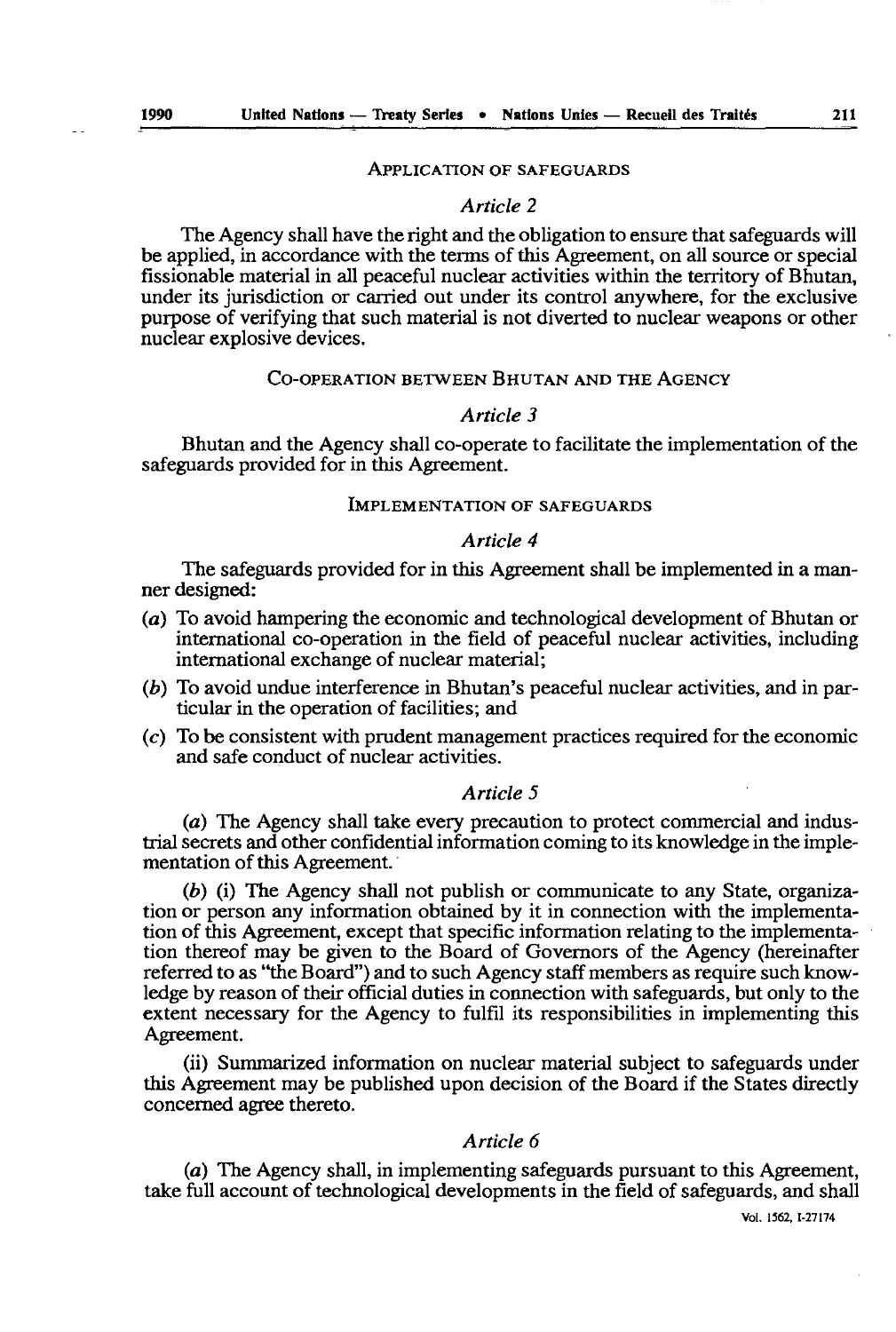make every effort to ensure optimum cost-effectiveness and the application of the principle of safeguarding effectively the flow of nuclear material subject to safe guards under this Agreement by use of instruments and other techniques at certain strategic points to the extent that present or future technology permits.

*(b)* In order to ensure optimum cost-effectiveness, use shall be made, for exam ple, of such means as:

- (i) Containment as a means of defining material balance areas for accounting pur poses;
- (ii) Statistical techniques and random sampling in evaluating the flow of nuclear material; and
- (iii) Concentration of verification procedures on those stages in the nuclear fuel cycle involving the production, processing, use or storage of nuclear material from which nuclear weapons or other nuclear explosive devices could readily be made, and minimization of verification procedures in respect of other nu clear material, on condition that this does not hamper the Agency in applying safeguards under this Agreement.

# NATIONAL SYSTEM OF MATERIALS CONTROL

## *Article 7*

*(a)* Bhutan shall establish and maintain a system of accounting for and control of all nuclear material subject to safeguards under this Agreement.

*(b)* The Agency shall apply safeguards in such a manner as to enable it to verify, in ascertaining that there has been no diversion of nuclear material from peaceful uses to nuclear weapons or other nuclear explosive devices, findings of Bhutan's system. The Agency's verification shall include, *inter alia,* independent measure ments and observations conducted by the Agency in accordance with the proce dures specified in Part II of this Agreement. The Agency, in its verification, shall take due account of the technical effectiveness of Bhutan's system.

## PROVISION OF INFORMATION TO THE AGENCY

# *Article 8*

(a) In order to ensure the effective implementation of safeguards under this Agreement, Bhutan shall, in accordance with the provisions set out in Part II of this Agreement, provide the Agency with information concerning nuclear material sub ject to safeguards under this Agreement and the features of facilities relevant to safeguarding such material.

*(b)* (i) The Agency shall require only the minimum amount of information and data consistent with carrying out its responsibilities under this Agreement.

(ii) Information pertaining to facilities shall be the minimum necessary for safe guarding nuclear material subject to safeguards under this Agreement.

(c) If Bhutan so requests, the Agency shall be prepared to examine on premises of Bhutan design information which Bhutan regards as being of particular sensitiv ity. Such information need not be physically transmitted to the Agency provided that it remains readily available for further examination by the Agency on premises of Bhutan.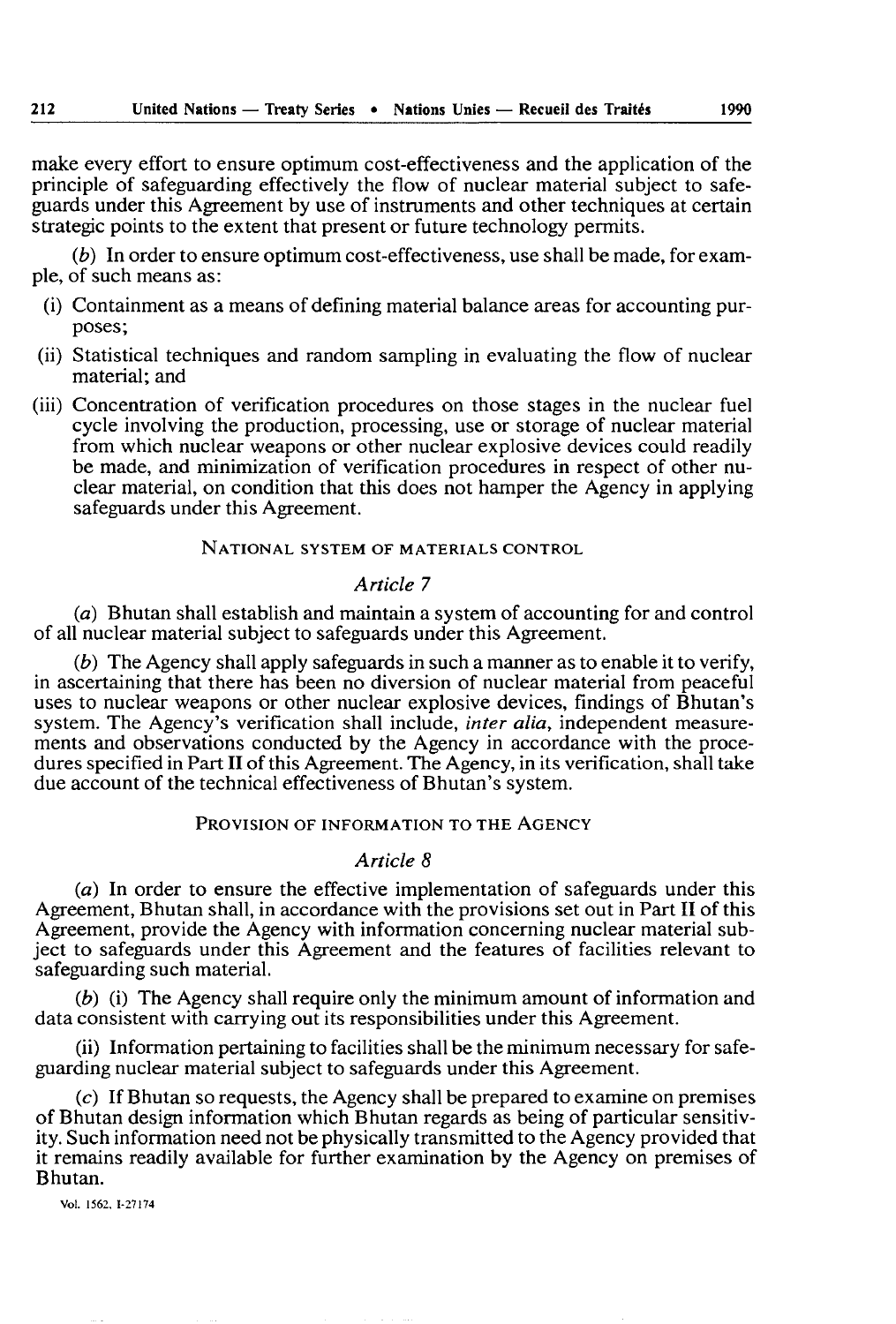## AGENCY INSPECTORS

# *Article 9*

*(a)* (i) The Agency shall secure the consent of Bhutan to the designation of Agency inspectors to Bhutan.

(ii) If Bhutan, either upon proposal of a designation or at any other time after a designation has been made, objects to the designation, the Agency shall propose to Bhutan an alternative designation or designations.

(iii) If, as a result of the repeated refusal of Bhutan to accept the designation of Agency inspectors, inspections to be conducted under this Agreement would be impeded, such refusal shall be considered by the Board, upon referral by the Direc tor General of the Agency (hereinafter referred to as "the Director General"), with a view to its taking appropriate action.

*(b)* Bhutan shall take the necessary steps to ensure that Agency inspectors can effectively discharge their functions under this Agreement.

(c) The visits and activities of Agency inspectors shall be so arranged as:

- (i) To reduce to a minimum the possible inconvenience and disturbance to Bhutan and to the peaceful nuclear activities inspected; and
- (ii) To ensure protection of industrial secrets or any other confidential information coming to the inspectors' knowledge.

# PRIVILEGES AND IMMUNITIES

# *Article 10*

Bhutan shall accord to the Agency (including its property, funds and assets) and to its inspectors and other officials, performing functions under this Agreement, the same Privileges and Immunities as those set forth in the relevant provisions of the Agreement on the Privileges and Immunities of the International Atomic Energy Agency.<sup>1</sup>

#### TERMINATION OF SAFEGUARDS

## *Article 11*

# *Consumption or dilution of nuclear material*

Safeguards shall terminate on nuclear material upon determination by the Agency that the material has been consumed, or has been diluted in such a way that it is no longer usable for any nuclear activity relevant from the point of view of safeguards, or has become practicably irrecoverable.

# *Article 12*

# *Transfer of nuclear material out of Bhutan*

Bhutan shall give the Agency advance notification of intended transfers of nu clear material subject to safeguards under this Agreement out of Bhutan, in accord ance with the provisions set out in Part II of this Agreement. The Agency shall terminate safeguards on nuclear material under this Agreement when the recipient

<sup>1</sup> United Nations, *Treaty Series,* vol. 374, p. 147.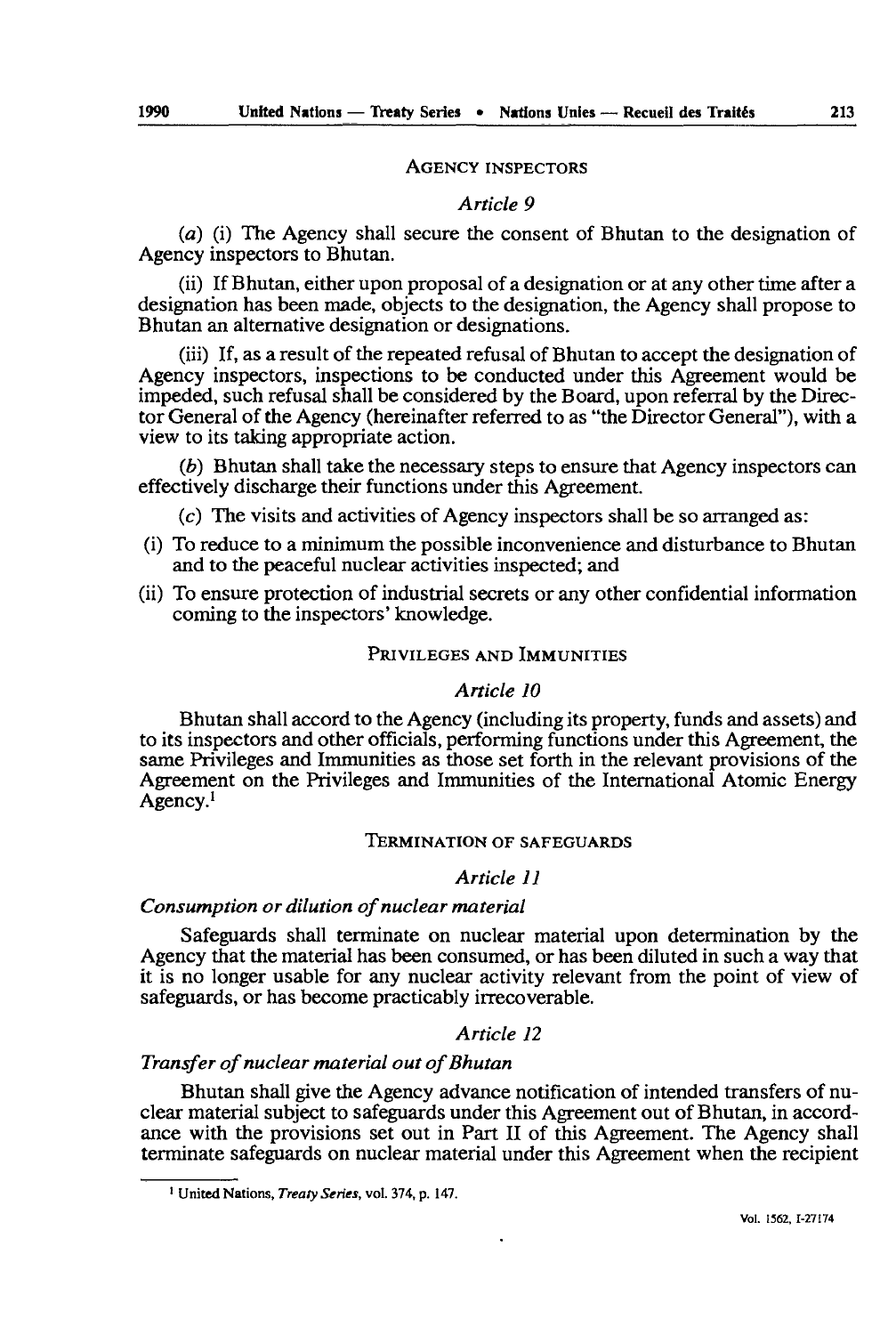State has assumed responsibility therefor, as provided for in Part II of this Agree ment. The Agency shall maintain records indicating each transfer and, where appli cable, the re-application of safeguards to the transferred nuclear material.

## *Article 13*

## *Provisions relating to nuclear material to be used in non-nuclear activities*

Where nuclear material subject to safeguards under this Agreement is to be used in non-nuclear activities, such as the production of alloys or ceramics, Bhutan shall agree with the Agency, before the material is so used, on the circumstances under which the safeguards on such material may be terminated.

### NON-APPLICATION OF SAFEGUARDS TO NUCLEAR MATERIAL TO BE USED IN NON-PEACEFUL ACTIVITIES

# *Article 14*

If Bhutan intends to exercise its discretion to use nuclear material which is required to be safeguarded under this Agreement in a nuclear activity which does not require the application of safeguards under this Agreement, the following proce dures shall apply:

*(a)* Bhutan shall inform the Agency of the activity, making it clear:

- (i) That the use of the nuclear material in a non-proscribed military activity will not be in conflict with an undertaking Bhutan may have given and in respect of which Agency safeguards apply, that the material will be used only in a peaceful nuclear activity; and
- (ii) That during the period of non-application of safeguards the nuclear material will not be used for the production of nuclear weapons or other nuclear explosive devices;
- *(b)* Bhutan and the Agency shall make an arrangement so that, only while the nu clear material is in such an activity, the safeguards provided for in this Agree ment will not be applied. The arrangement shall identify, to the extent possible, the period or circumstances during which safeguards will not be applied. In any event, the safeguards provided for in this Agreement shall apply again as soon as the nuclear material is reintroduced into a peaceful nuclear activity. The Agency shall be kept informed of the total quantity and composition of such unsafeguarded material in Bhutan and of any export of such material; and
- (c) Each arrangement shall be made in agreement with the Agency. Such agreement shall be given as promptly as possible and shall relate only to such matters as, *inter alia, temporal and procedural provisions and reporting arrangements, but* shall not involve any approval or classified knowledge of the military activity or relate to the use of the nuclear material therein.

## FINANCE

# *Article 15*

Bhutan shall fully reimburse to the Agency the safeguards expenses which the Agency incurs under this Agreement. However, if Bhutan or persons under its juris diction incur extraordinary expenses as a result of a specific request by the Agency, the Agency shall reimburse such expenses provided that it has agreed in advance to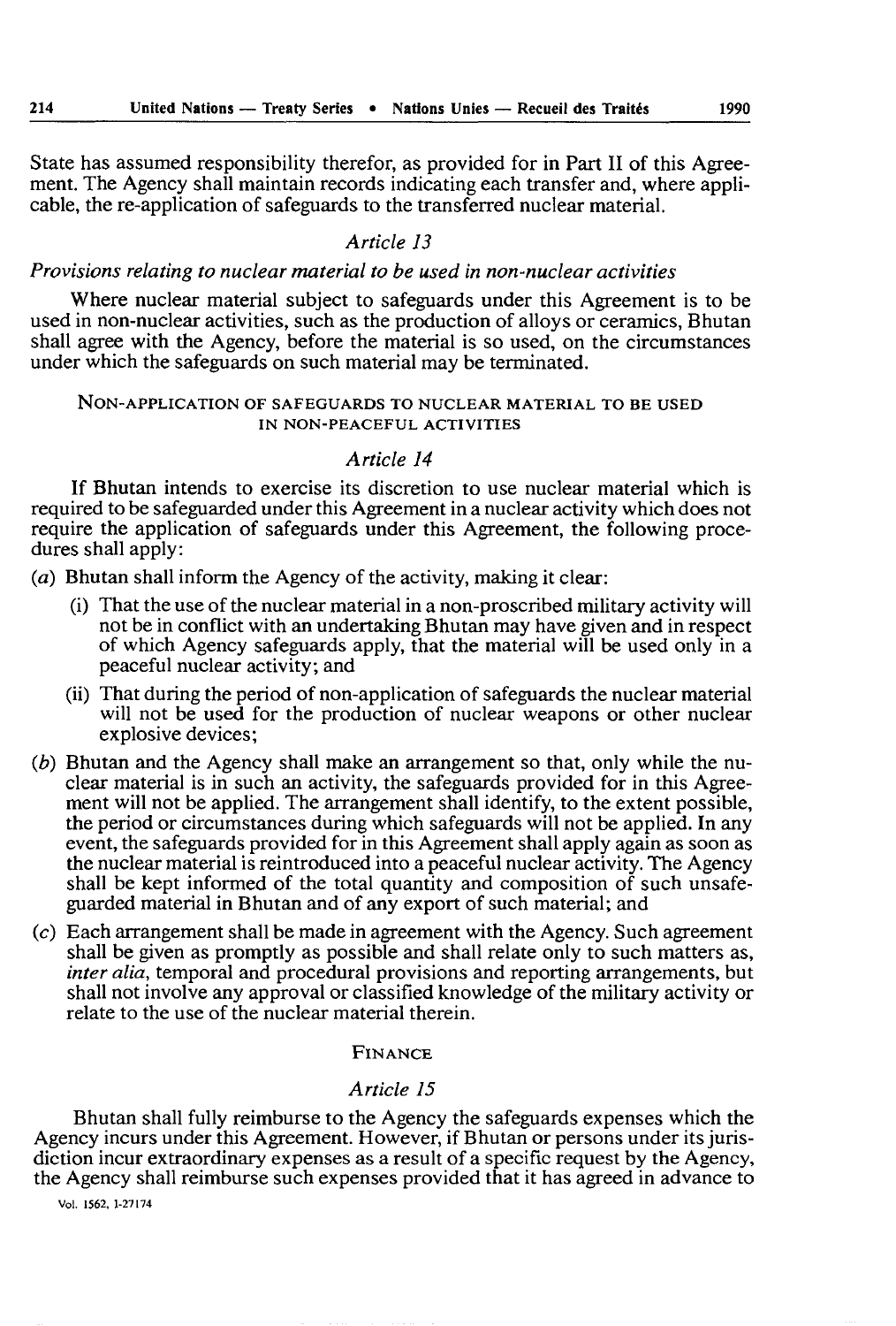do so. In any case the Agency shall bear the cost of any additional measuring or sampling which inspectors may request.

#### THIRD PARTY LIABILITY FOR NUCLEAR DAMAGE

## *Article 16*

Bhutan shall ensure that any protection against third party liability in respect of nuclear damage, including any insurance or other financial security, which may be available under its laws or regulations shall apply to the Agency and its officials for the purpose of the implementation of this Agreement, in the same way as that pro tection applies to nationals of Bhutan.

#### INTERNATIONAL RESPONSIBILITY

### *Article 17*

Any claim by Bhutan against the Agency or by the Agency against Bhutan in respect of any damage resulting from the implementation of safeguards under this Agreement, other than damage arising out of a nuclear incident, shall be settled in accordance with international law.

### MEASURES IN RELATION TO VERIFICATION OF NON-DIVERSION

# *Article 18*

If the Board, upon report of the Director General, decides that an action by Bhutan is essential and urgent in order to ensure verification that nuclear material subject to safeguards under this Agreement is not diverted to nuclear weapons or other nuclear explosive devices, the Board may call upon Bhutan to take the re quired action without delay, irrespective of whether procedures have been invoked pursuant to Article 22 of this Agreement for the settlement of a dispute.

# *Article 19*

If the Board, upon examination of relevant information reported to it by the Director General, finds that the Agency is not able to verify that there has been no diversion of nuclear material required to be safeguarded under this Agreement to nuclear weapons or other nuclear explosive devices, it may make the reports pro vided for in paragraph C of Article XII of the Statute of the Agency (hereinafter referred to as "the Statute") and may also take, where applicable, the other measures provided for in that paragraph. In taking such action the Board shall take account of the degree of assurance provided by the safeguards measures that have been applied and shall afford Bhutan every reasonable opportunity to furnish the Board with any necessary reassurance.

## INTERPRETATION AND APPLICATION OF THE AGREEMENT AND SETTLEMENT OF DISPUTES

## *Article 20*

Bhutan and the Agency shall, at the request of either, consult about any ques tion arising out of the interpretation or application of this Agreement.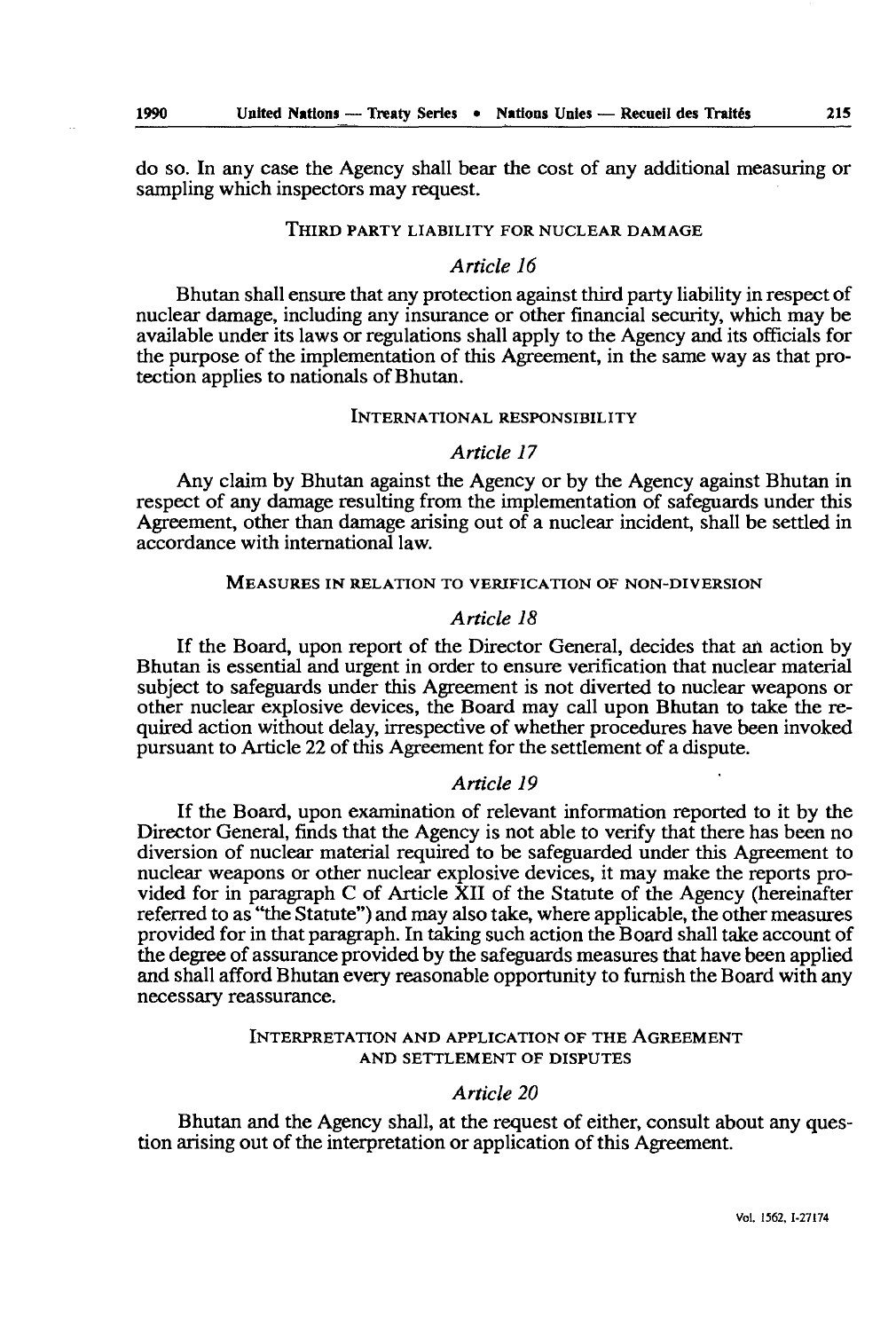Bhutan shall have the right to request that any question arising out of the inter pretation or application of this Agreement be considered by the Board. The Board shall invite Bhutan to participate in the discussion of any such question by the Board.

# *Article 22*

Any dispute arising out of the interpretation or application of this Agreement, except a dispute with regard to a finding by the Board under Article 19 or an action taken by the Board pursuant to such a finding, which is not settled by negotiation or another procedure agreed to by Bhutan and the Agency shall, at the request of either, be submitted to an arbitral tribunal composed as follows: Bhutan and the Agency shall each designate one arbitrator, and the two arbitrators so designated shall elect a third, who shall be the Chairman. If, within thirty days of the request for arbitra tion, either Bhutan or the Agency has not designated an arbitrator, either Bhutan or the Agency may request the President of the International Court of Justice to ap point an arbitrator. The same procedure shall apply if, within thirty days of the designation or appointment of the second arbitrator, the third arbitrator has not been elected. A majority of the members of the arbitral tribunal shall constitute a quorum, and all decisions shall require the concurrence of two arbitrators. The arbitral pro cedure shall be fixed by the tribunal. The decisions of the tribunal shall be binding on Bhutan and the Agency.

## AMENDMENT OF THE AGREEMENT

### *Article 23*

*(a)* Bhutan and the Agency shall, at the request of either, consult each other on amendment to this Agreement.

*(b)* All amendments shall require the agreement of Bhutan and the Agency.

(c) Amendments to this Agreement shall enter into force in the same conditions as entry into force of the Agreement itself.

*(d)* The Director General shall promptly inform all Member States of the Agency of any amendment to this Agreement.

## ENTRY INTO FORCE AND DURATION

# *Article 24*

This Agreement shall enter into force upon signature by the representatives of Bhutan and the Agency. The Director General shall promptly inform all Member States of the Agency of the entry into force of this Agreement.

### *Article 25*

This Agreement shall remain in force as long as Bhutan is party to the Treaty.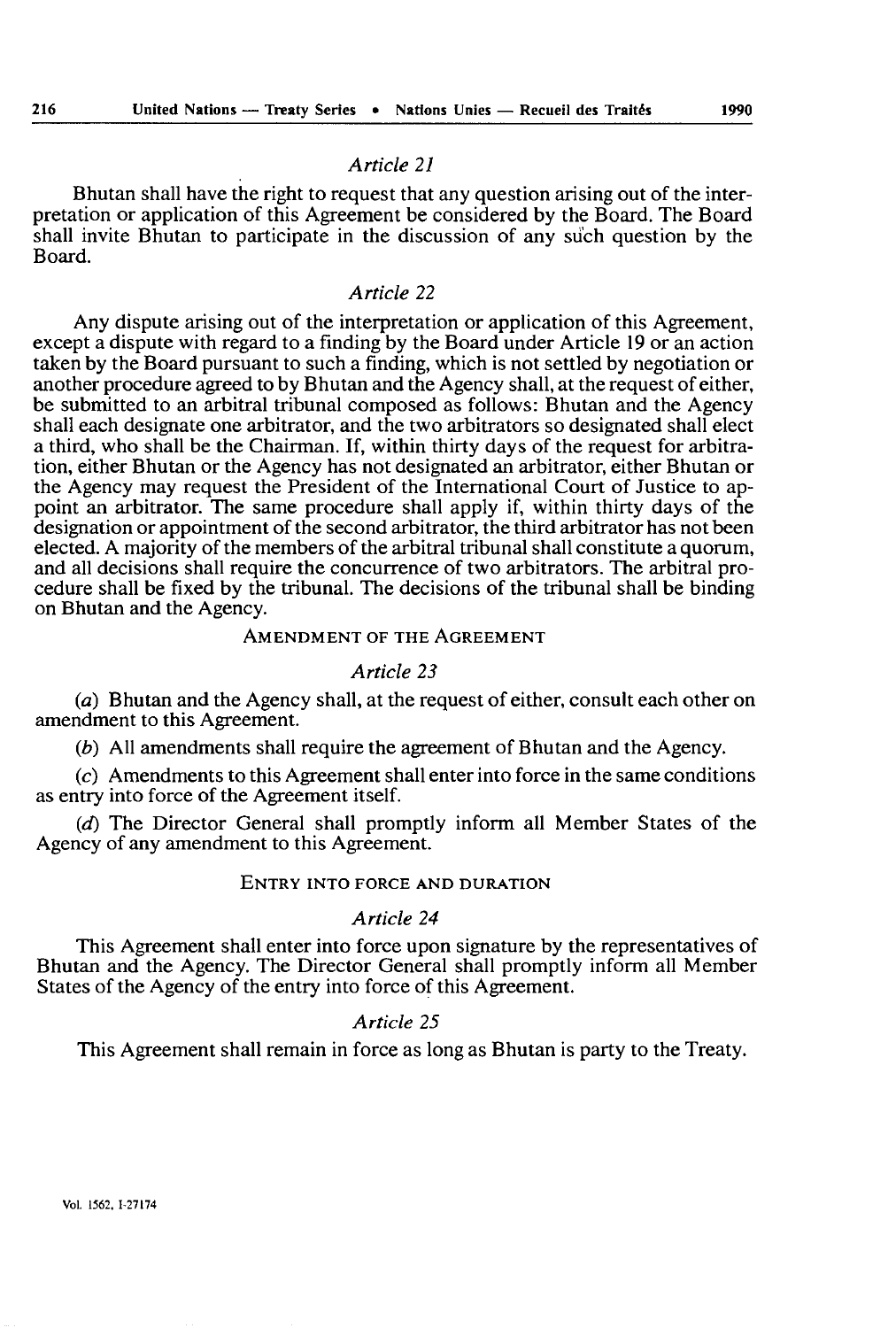### PART II

# **INTRODUCTION**

## *Article 26*

The purpose of this part of the Agreement is to specify the procedures to be applied in the implementation of the safeguards provisions of Part I.

# OBJECTIVE OF SAFEGUARDS

## *Article 27*

The objective of the safeguards procedures set forth in this part of the Agree ment is the timely detection of diversion of significant quantities of nuclear material from peaceful nuclear activities to the manufacture of nuclear weapons or of other nuclear explosive devices or for purposes unknown, and deterrence of such diver sion by the risk of early detection.

## *Article 28*

For the purpose of achieving the objective set forth in Article 27, material accountancy shall be used as a safeguards measure of fundamental importance, with containment and surveillance as important complementary measures.

## *Article 29*

The technical conclusion of the Agency's verification activities shall be a state ment, in respect of each material balance area, of the amount of material unac counted for over a specific period, and giving the limits of accuracy of the amounts stated.

#### NATIONAL SYSTEM OF ACCOUNTING FOR AND CONTROL OF NUCLEAR MATERIAL

# *Article 30*

Pursuant to Article 7 the Agency, in carrying out its verification activities, shall make full use of Bhutan's system of accounting for and control of all nuclear mate rial subject to safeguards under this Agreement and shall avoid unnecessary dupli cation of Bhutan's accounting and control activities.

# *Article 31*

Bhutan's system of accounting for and control of all nuclear material subject to safeguards under this Agreement shall be based on a structure of material balance areas, and shall make provision, as appropriate and specified in the Subsidiary Arrangements, for the establishment of such measures as:

- *(a)* A measurement system for the determination of the quantities of nuclear mate rial received, produced, shipped, lost or otherwise removed from inventory, and the quantities on inventory;
- *(b)* The evaluation of precision and accuracy of measurements and the estimation of measurement uncertainty;
- (c) Procedures for identifying, reviewing and evaluating differences in shipper/ receiver measurements;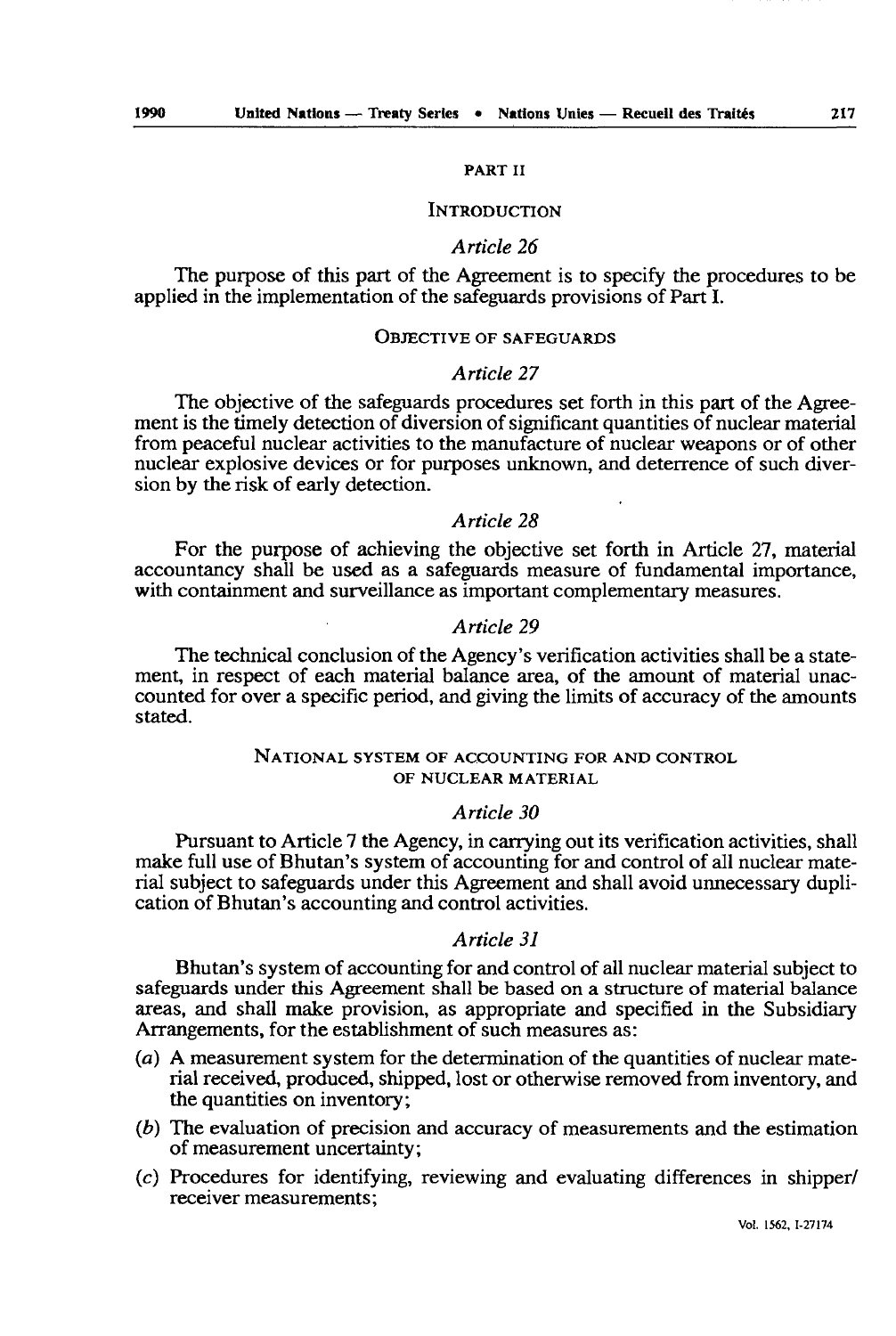- - *(d)* Procedures for taking a physical inventory;
	- *(e)* Procedures for the evaluation of accumulations of unmeasured inventory and unmeasured losses;
	- $(f)$  A system of records and reports showing, for each material balance area, the inventory of nuclear material and the changes in that inventory including re ceipts into and transfers out of the material balance area;
	- *(g)* Provisions to ensure that the accounting procedures and arrangements are being operated correctly; and
	- *(h)* Procedures for the provision of reports to the Agency in accordance with Arti cles 58-68.

# STARTING POINT OF SAFEGUARDS

# *Article 32*

Safeguards under this Agreement shall not apply to material in mining or ore processing activities.

# *Article 33*

*(a)* When any material containing uranium or thorium which has not reached the stage of the nuclear fuel cycle described in paragraph  $(c)$  is directly or indirectly exported to a non-nuclear-weapon State, Bhutan shall inform the Agency of its quantity, composition and destination, unless the material is exported for specifi cally non-nuclear purposes;

*(b)* When any material containing uranium or thorium which has not reached the stage of the nuclear fuel cycle described in paragraph *(c)* is imported, Bhutan shall inform the Agency of its quantity and composition, unless the material is im ported for specifically non-nuclear purposes; and

(c) When any nuclear material of a composition and purity suitable for fuel fabrication or for isotopic enrichment leaves the plant or the process stage in which it has been produced, or when such nuclear material, or any other nuclear material produced at a later stage in the nuclear fuel cycle, is imported into Bhutan, the nuclear material shall become subject to the other safeguards procedures specified in this Agreement.

#### TERMINATION OF SAFEGUARDS

# *Article 34*

*(a)* Safeguards shall terminate on nuclear material subject to safeguards under this Agreement, under the conditions set forth in Article 11. Where the conditions of that Article are not met, but Bhutan considers that the recovery of safeguarded nuclear material from residues is not for the time being practicable or desirable, Bhutan and the Agency shall consult on the appropriate safeguards measures to be applied.

*(b)* Safeguards shall terminate on nuclear material subject to safeguards under this Agreement, under the conditions set forth in Article 13, provided that Bhutan and the Agency agree that such nuclear material is practicably irrecoverable.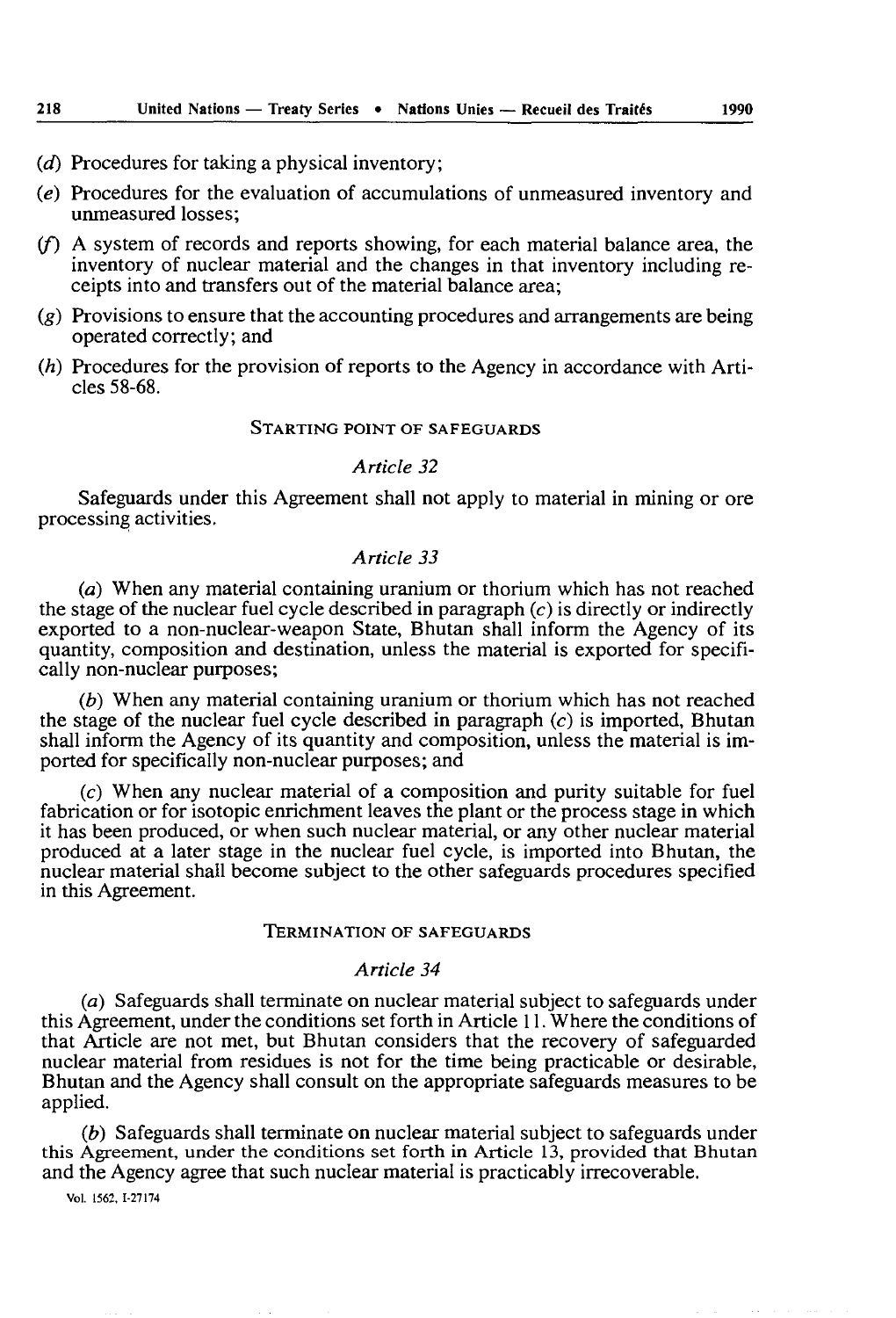## EXEMPTIONS FROM SAFEGUARDS

## *Article 35*

At the request of Bhutan, the Agency shall exempt nuclear material from safe guards, as follows:

- *(a)* Special fissionable material, when it is used in gram quantities or less as a sensing component in instruments;
- *(b)* Nuclear material, when it is used in non-nuclear activities in accordance with Article 13, if such nuclear material is recoverable, and
- (c) Plutonium with an isotopic concentration of plutonium-238 exceeding 80%.

#### *Article 36*

At the request of Bhutan the Agency shall exempt from safeguards nuclear material that would otherwise be subject to safeguards, provided that the total quan tity of nuclear material which has been exempted in Bhutan in accordance with this Article may not at any time exceed:

- *(a)* One kilogram in total of special fissionable material, which may consist of one or more of the following:
	- (i) Plutonium;
	- (ii) Uranium with an enrichment of 0.2 (20%) and above, taken account of by multiplying its weight by its enrichment; and
	- (iii) Uranium with an enrichment below 0.2 (20%) and above that of natural uranium, taken account of by multiplying its weight by five times the square of its enrichment;
- *(b)* Ten metric tons in total of natural uranium and depleted uranium with an enrich ment above 0.005 (0.5%);
- (c) Twenty metric tons of depleted uranium with an enrichment of 0.005 (0.5%) or below; and
- *(d)* Twenty metric tons of thorium;

or such greater amounts as may be specified by the Board for uniform application.

# *Article 37*

If exempted nuclear material is to be processed or stored together with nuclear material subject to safeguards under this Agreement, provision shall be made for the re-application of safeguards thereto.

## SUBSIDIARY ARRANGEMENTS

## *Article 38*

Bhutan and the Agency shall make Subsidiary Arrangements which shall spec ify in detail, to the extent necessary to permit the Agency to fulfil its responsibilities under this Agreement in an effective and efficient manner, how the procedures laid down in this Agreement are to be applied. The Subsidiary Arrangements may be extended or changed by agreement between Bhutan and the Agency without amend ment of this Agreement.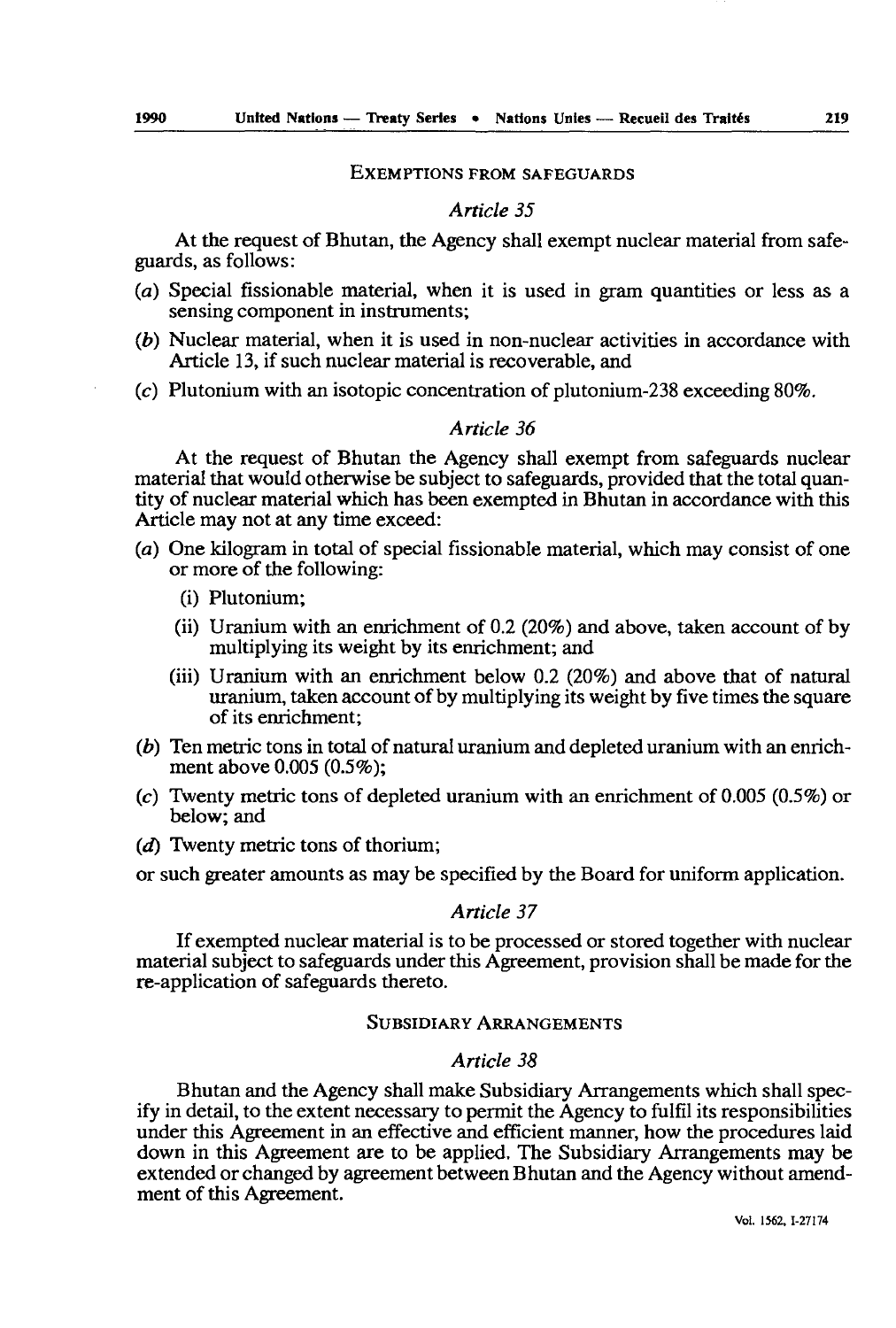The Subsidiary Arrangements shall enter into force at the same time as, or as soon as possible after, the entry into force of this Agreement. Bhutan and the Agency shall make every effort to achieve their entry into force within ninety days of the entry into force of this Agreement; an extension of that period shall require agree ment between Bhutan and the Agency. Bhutan shall provide the Agency promptly with the information required for completing the Subsidiary Arrangements. Upon the entry into force of this Agreement, the Agency shall have the right to apply the procedures laid down therein in respect of the nuclear material listed in the inven tory provided for in Article 40, even if the Subsidiary Arrangements have not yet entered into force.

#### **INVENTORY**

# *Article 40*

On the basis of the initial report referred to in Article 61, the Agency shall establish a unified inventory of all nuclear material in Bhutan subject to safeguards under this Agreement, irrespective of its origin, and shall maintain this inventory on the basis of subsequent reports and of the results of its verification activities. Copies of the inventory shall be made available to Bhutan at intervals to be agreed.

## DESIGN INFORMATION

*General provisions*

## *Article 41*

Pursuant to Article 8, design information in respect of existing facilities shall be provided to the Agency during the discussion of the Subsidiary Arrangements. The time limits for the provision of design information in respect of the new facilities shall be specified in the Subsidiary Arrangements and such information shall be provided as early as possible before nuclear material is introduced into a new facility.

# *Article 42*

The design information to be provided to the Agency shall include, in respect of each facility, when applicable:

- *(a)* The identification of the facility, stating its general character, purpose, nominal capacity and geographic location, and the name and address to be used for routine business purposes;
- *(b)* A description of the general arrangement of the facility with reference, to the extent feasible, to the form, location and flow of nuclear material and to the general layout of important items of equipment which use, produce or process nuclear material;
- (c) A description of features of the facility relating to material accountancy, con tainment and surveillance; and
- *(d)* A description of the existing and proposed procedures at the facility for nuclear material accountancy and control, with special reference to material balance areas established by the operator, measurements of flow and procedures for physical inventory taking.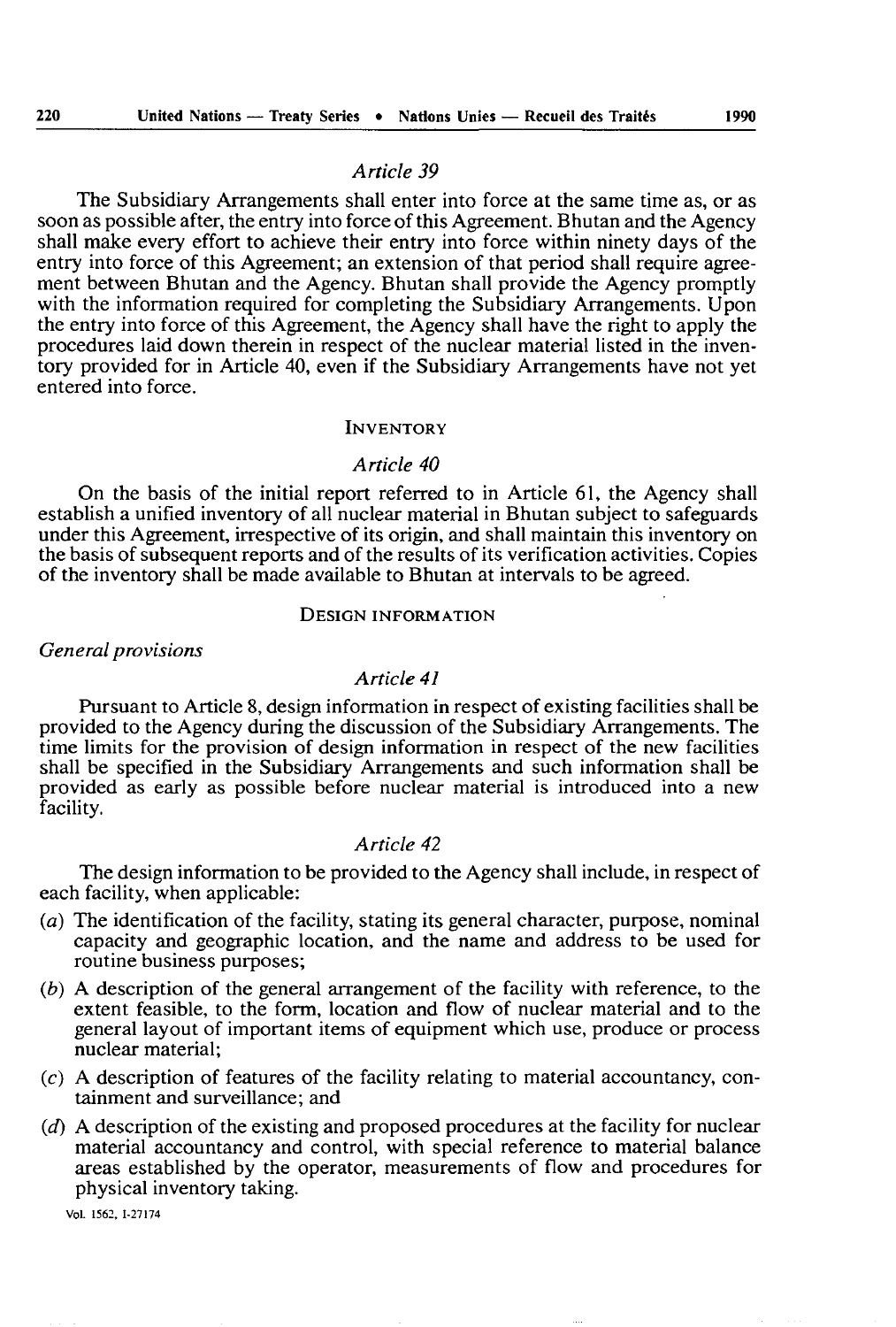Other information relevant to the application of safeguards shall also be pro vided to the Agency in respect of each facility, in particular on organizational responsibility for material accountancy and control. Bhutan shall provide the Agency with supplementary information on the health and safety procedures which the Agency shall observe and with which the inspectors shall comply at the facility.

# *Article 44*

The Agency shall be provided with design information in respect of a modifica tion relevant for safeguards purposes, for examination, and shall be informed of any change in the information provided to it under Article 43, sufficiently in advance for the safeguards procedures to be adjusted when necessary.

#### *Article 45*

# *Purposes of examination of design information*

The design information provided to the Agency shall be used for the following purposes:

- *(a)* To identify the features of facilities and nuclear material relevant to the applica tion of safeguards to nuclear material in sufficient detail to facilitate verification;
- *(b)* To determine material balance areas to be used for Agency accounting purposes and to select those strategic points which are key measurement points and which will be used to determine flow and inventory of nuclear material; in determining such material balance areas the Agency shall, *inter alia,* use the following criteria:
	- (i) The size of the material balance area shall be related to the accuracy with which the material balance can be established;
	- (ii) In determining the material balance area advantage shall be taken of any opportunity to use containment and surveillance to help ensure the com pleteness of flow measurements and thereby to simplify the application of safeguards and to concentrate measurement efforts at key measurement points;
	- (iii) A number of material balance areas in use at a facility or at distinct sites may be combined in one material balance area to be used for Agency ac counting purposes when the Agency determines that this is consistent with its verification requirements; and
	- (iv) A special material balance area may be established at the request of Bhutan around a process step involving commercially sensitive information;
- (c) To establish the nominal timing and procedures for taking of physical inventory of nuclear material for Agency accounting purposes;
- *(d)* To establish the records and reports requirements and records evaluation proce dures;
- *(e)* To establish requirements and procedures for verification of the quantity and location of nuclear material; and
- $(f)$  To select appropriate combinations of containment and surveillance methods and techniques and the strategic points at which they are to be applied.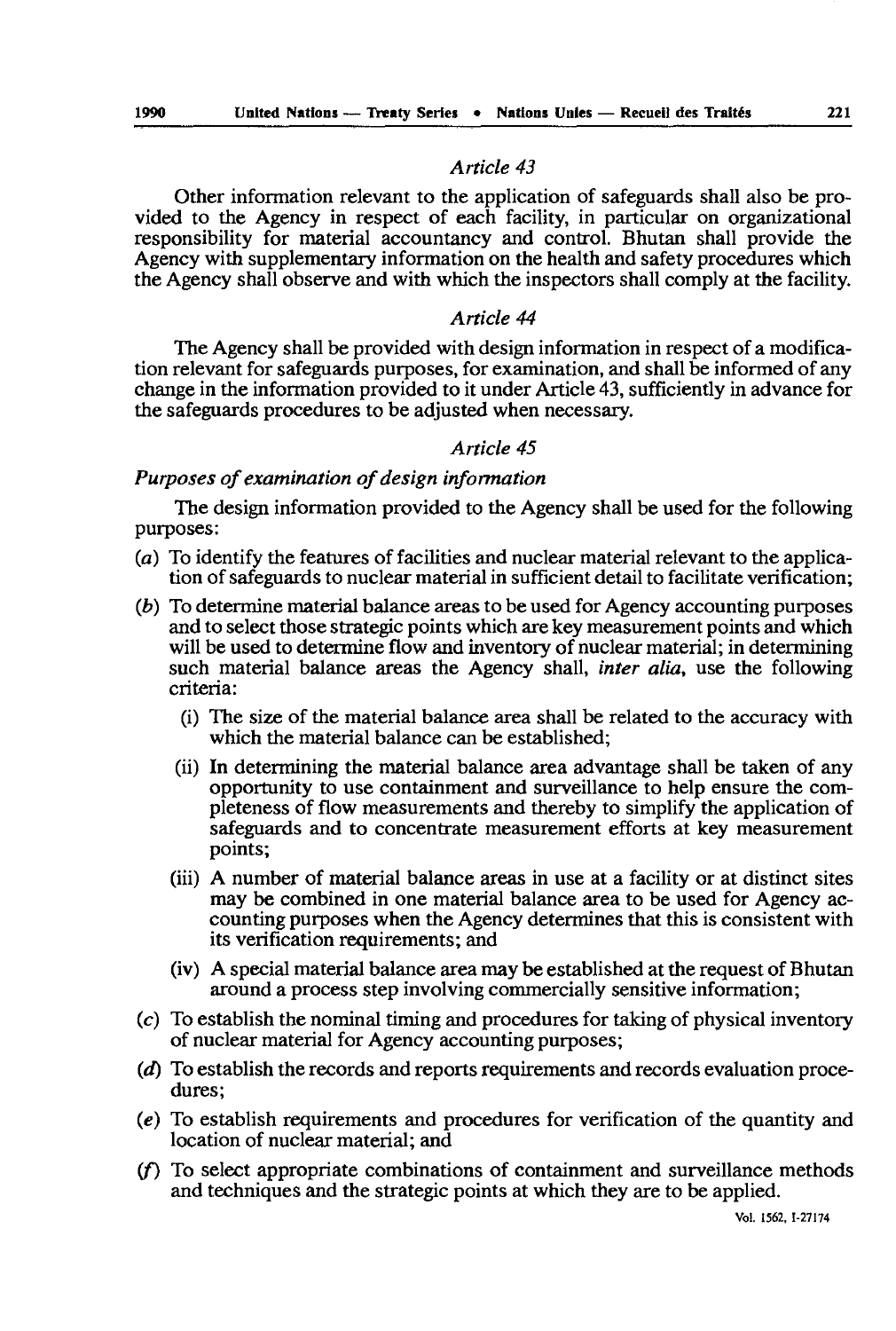The results of the examination of the design information shall be included in the Subsidiary Arrangements.

# *Article 46*

# *Re-examination of design information*

Design information shall be re-examined in the light of changes in operating conditions, of developments in safeguards technology or of experience in the appli cation of verification procedures, with a view to modifying the action the Agency has taken pursuant to Article 45.

## *Article 47*

# *Verification of design information*

The Agency, in co-operation with Bhutan, may send inspectors to facilities to verify the design information provided to the Agency pursuant to Articles 41-44, for the purposes stated in Article 45.

# INFORMATION IN RESPECT OF NUCLEAR MATERIAL OUTSIDE FACILITIES

# *Article 48*

The Agency shall be provided with the following information when nuclear material is to be customarily used outside facilities, as applicable:

- *(a)* A general description of the use of the nuclear material, its geographic location, and the user's name and address for routine business purposes; and
- *(b)* A general description of the existing and proposed procedures for nuclear ma terial accountancy and control, including organizational responsibility for mate rial accountancy and control.

The Agency shall be informed, on a timely basis, of any change in the informa tion provided to it under this Article.

## *Article 49*

The information provided to the Agency pursuant to Article 48 may be used, to the extent relevant, for the purposes set out in Article 45  $(b)-(f)$ .

### RECORDS SYSTEM

*General provisions*

## *Article 50*

In establishing its system of materials control as referred to in Article 7, Bhutan shall arrange that records are kept in respect of each material balance area. The records to be kept shall be described in the Subsidiary Arrangements.

# *Article 51*

Bhutan shall make arrangements to facilitate the examination of records by inspectors, particularly if the records are not kept in English, French, Russian or Spanish.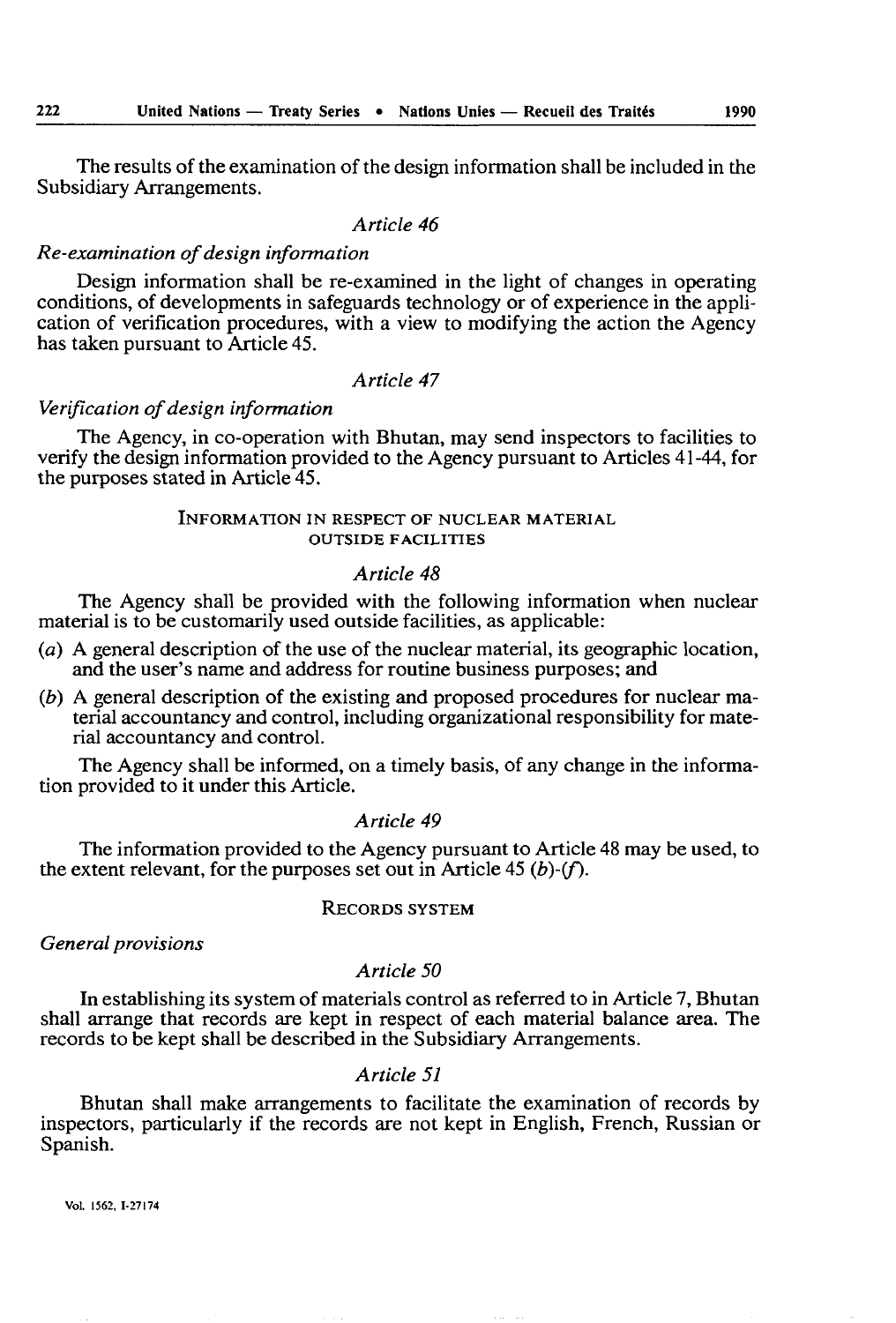Records shall be retained for at least five years.

## *Article 53*

Records shall consist, as appropriate, of:

- *a)* Accounting records of all nuclear material subject to safeguards under this Agreement; and
- *(b)* Operating records for facilities containing such nuclear material.

# *Article 54*

The system of measurements on which the records used for the preparation of reports are based shall either conform to the latest international standards or be equivalent in quality to such standards.

## *Accounting records*

# *Article 55*

The accounting records shall set forth the following in respect of each material balance area:

- (a) All inventory changes, so as to permit a determination of the book inventory at any time;
- *(b)* All measurement results that are used for determination of the physical inven tory; and
- $(c)$  All adjustments and corrections that have been made in respect of inventory changes, book inventories and physical inventories.

## *Article 56*

For all inventory changes and physical inventories the records shall show, in respect of each batch of nuclear material: material identification, batch data and source data. The records shall account for uranium, thorium and plutonium sepa rately in each batch of nuclear material. For each inventory change, the date of the inventory change and, when appropriate, the originating material balance area and the receiving material balance area or the recipient, shall be indicated.

# *Article 57*

# *Operating records*

The operating records shall set forth, as appropriate, in respect of each material balance area:

- *(a)* Those operating data which are used to establish changes in the quantities and composition of nuclear material;
- *(b)* The data obtained from the calibration of tanks and instruments and from sam pling and analyses, the procedures to control the quality of measurements and the derived estimates of random and systematic error;
- $(c)$  A description of the sequence of the actions taken in preparing for, and in taking, a physical inventory, in order to ensure that it is correct and complete; and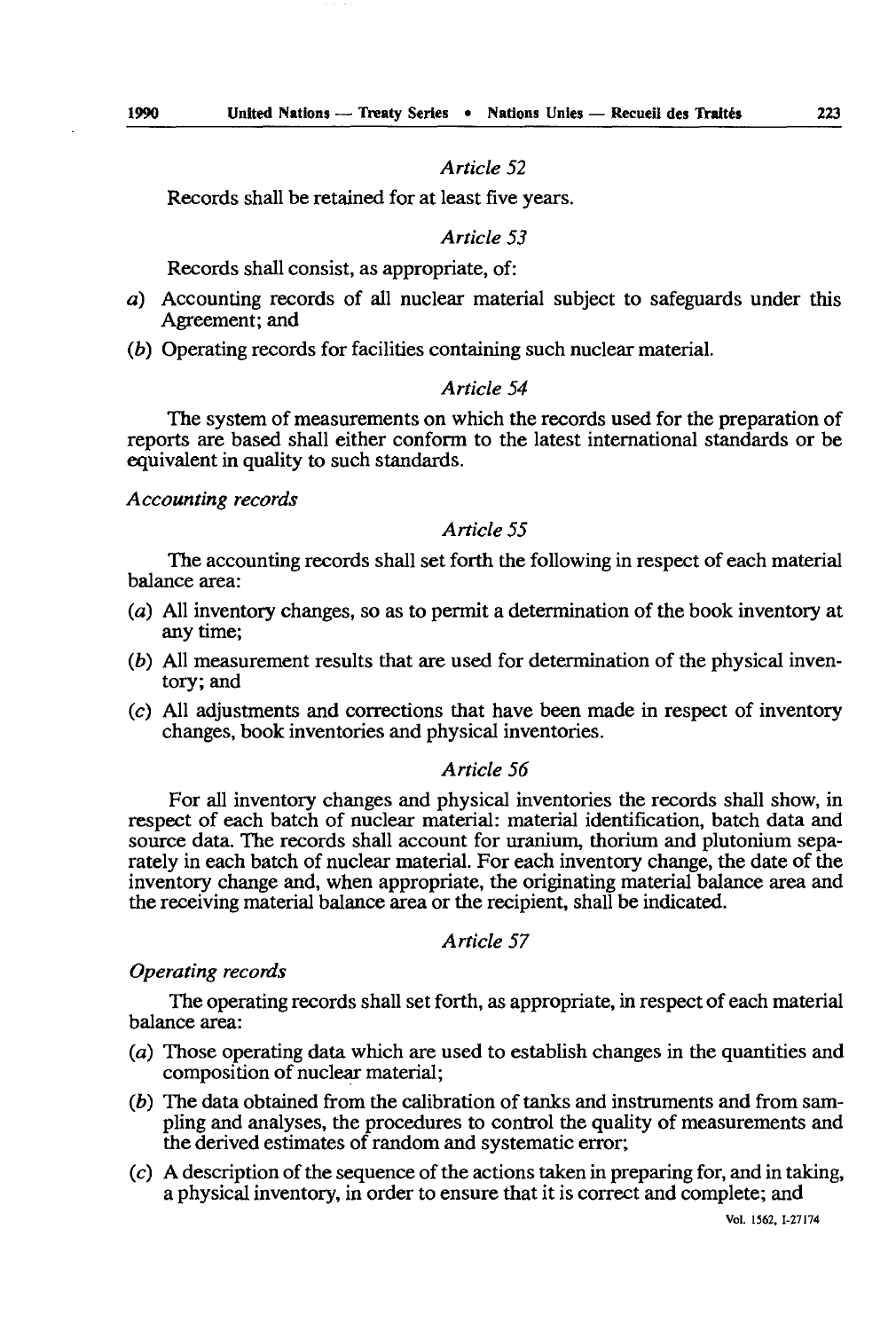*(d)* A description of the actions taken in order to ascertain the cause and magnitude of any accidental or unmeasured loss that might occur.

#### REPORTS SYSTEM

*General provisions*

*Article 58*

Bhutan shall provide the Agency with reports as detailed in Articles 59-68 in respect of nuclear material subject to safeguards under this Agreement.

#### *Article 59*

Reports shall be made in English, French, Russian or Spanish, except as other wise specified in the Subsidiary Arrangements.

## *Article 60*

Reports shall be based on the records kept in accordance with Articles 50-57 and shall consist, as appropriate, of accounting reports and special reports.

*Accounting reports*

# *Article 61*

The Agency shall be provided with an initial report on all nuclear material subject to safeguards under this Agreement. The initial report shall be dispatched by Bhutan to the Agency within thirty days of the last day of the calendar month in which this Agreement enters into force, and shall reflect the situation as of the last day of that month.

# *Article 62*

Bhutan shall provide the Agency with the following accounting reports for each material balance area:

- *(a)* Inventory change reports showing all changes in the inventory of nuclear mate rial. The reports shall be dispatched as soon as possible and in any event within thirty days after the end of the month in which the inventory changes occurred or were established; and
- *(b)* Material balance reports showing the material balance based on a physical in ventory of nuclear material actually present in the material balance area. The reports shall be dispatched as soon as possible and in any event within thirty days after the physical inventory has been taken.

The reports shall be based on data available as of the date of reporting and may be corrected at a later date, as required.

# *Article 63*

Inventory change reports shall specify identification and batch data for each batch of nuclear material, the date of the inventory change and, as appropriate, the originating material balance area and the receiving material balance area or the re cipient. These reports shall be accompanied by concise notes:

*(a)* Explaining the inventory changes, on the basis of the operating data contained in the operating records provided for under Article 57 *(a);* and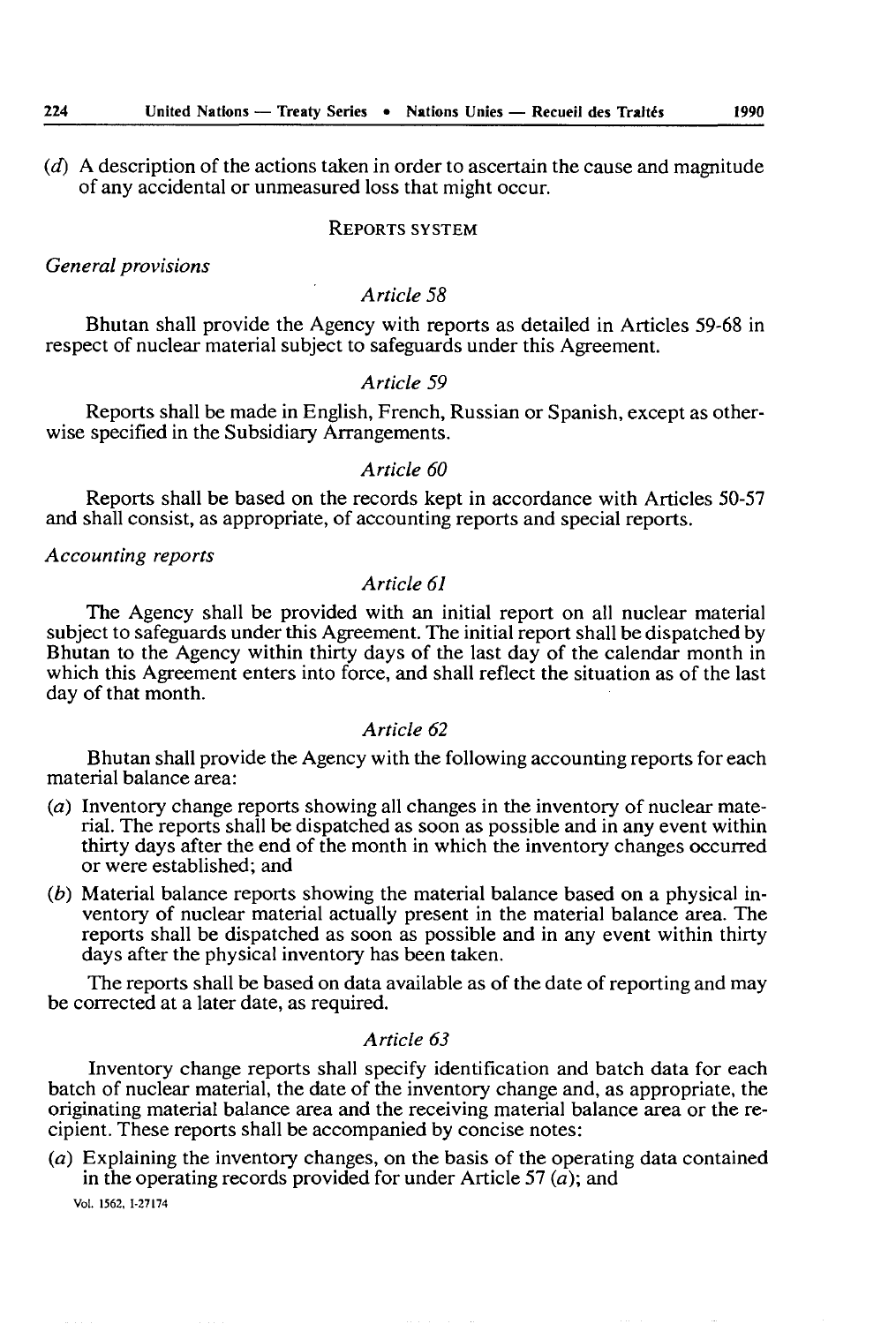*(b)* Describing, as specified in the Subsidiary Arrangements, the anticipated opera tional programme, particularly the taking of a physical inventory.

# *Article 64*

Bhutan shall report each inventory change, adjustment and correction, either periodically in a consolidated list or individually. Inventory changes shall be re ported in terms of batches. As specified in the Subsidiary Arrangements, small changes in inventory of nuclear material, such as transfers of analytical samples, may be combined in one batch and reported as one inventory change.

# *Article 65*

The Agency shall provide Bhutan with semi-annual statements of book inven tory of nuclear material subject to safeguards under this Agreement, for each mate rial balance area, as based on the inventory change reports for the period covered by each such statement.

# *Article 66*

Material balance reports shall include the following entries, unless otherwise agreed by Bhutan and the Agency:

- *(a)* Beginning physical inventory;
- *(b)* Inventory changes (first increases, then decreases);
- (c) Ending book inventory;
- *(d)* Shipper/receiver differences;
- *(e)* Adjusted ending book inventory;
- *(f)* Ending physical inventory; and
- *(g)* Material unaccounted for.

A statement of the physical inventory, listing all batches separately and speci fying material identification and batch data for each batch, shall be attached to each material balance report.

# *Article 67*

# *Special reports*

Bhutan shall make special reports without delay:

- (a) If any unusual incident or circumstances lead Bhutan to believe that there is or may have been loss of nuclear material that exceeds the limits specified for this purpose in the Subsidiary Arrangements; or
- *(b)* If the containment has unexpectedly changed from that specified in the Subsid iary Arrangements to the extent that unauthorized removal of nuclear material has become possible.

# *Article 68*

# *Amplification and clarification of reports*

If the Agency so requests, Bhutan shall provide it with amplifications or clarifi cations of any report, in so far as relevant for the purpose of safeguards.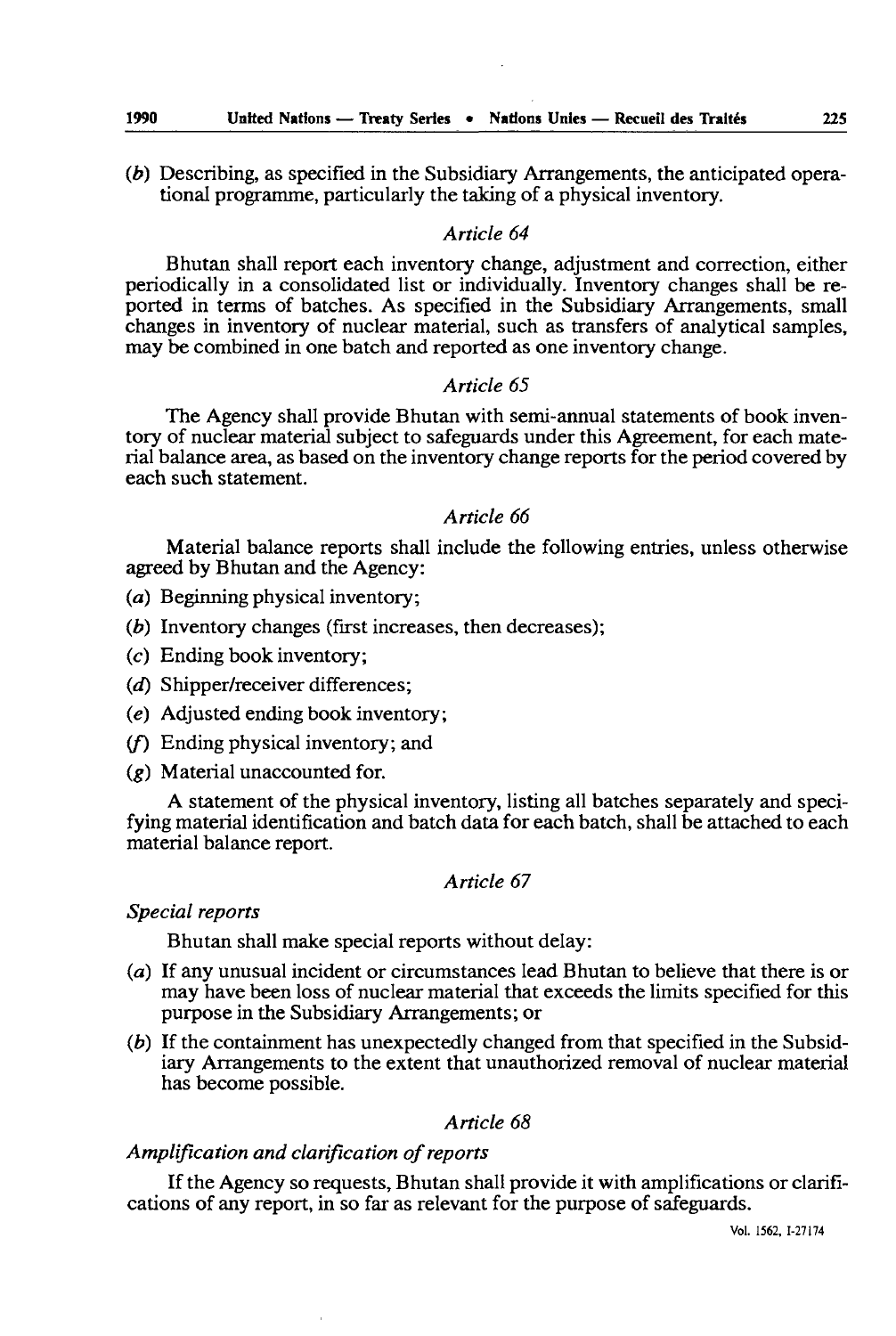### **INSPECTIONS**

*Article 69* 

*General provisions*

The Agency shall have the right to make inspections as provided for in Arti cles 70-81.

### *Purposes of inspections*

#### *Article 70*

The Agency may make *ad hoc* inspections in order to:

- *(a)* Verify the information contained in the initial report on the nuclear material subject to safeguards under this Agreement;
- *(b)* Identify and verify changes in the situation which have occurred since the date of the initial report; and
- (c) Identify, and if possible verify the quantity and composition of, nuclear material in accordance with Articles 92 and 95, before its transfer out of or upon its transfer into Bhutan.

# *Article 71*

The Agency may make routine inspections in order to:

- *(a)* Verify that reports are consistent with records;
- *(b)* Verify the location, identity, quantity and composition of all nuclear material subject to safeguards under this Agreement; and
- $(c)$  Verify information on the possible causes of material unaccounted for, shipper/receiver differences and uncertainties in the book inventory.

# *Article 72*

Subject to the procedures laid down in Article 76, the Agency may make special inspections:

- *(a)* In order to verify the information contained in special reports; or
- *(b)* If the Agency considers that information made available by Bhutan, including explanations from Bhutan and information obtained from routine inspections, is not adequate for the Agency to fulfil its responsibilities under this Agreement.

An inspection shall be deemed to be special when it is either additional to the routine inspection effort provided for in Articles 77-81 or involves access to infor mation or locations in addition to the access specified in Article 75 for *ad hoc* and routine inspections, or both.

*Scope of inspections*

# *Article 73*

For the purposes specified in Articles 70-72, the Agency may:

*(a)* Examine the records kept pursuant to Articles 50-57;

*(b)* Make independent measurements of all nuclear material subject to safeguards under this Agreement;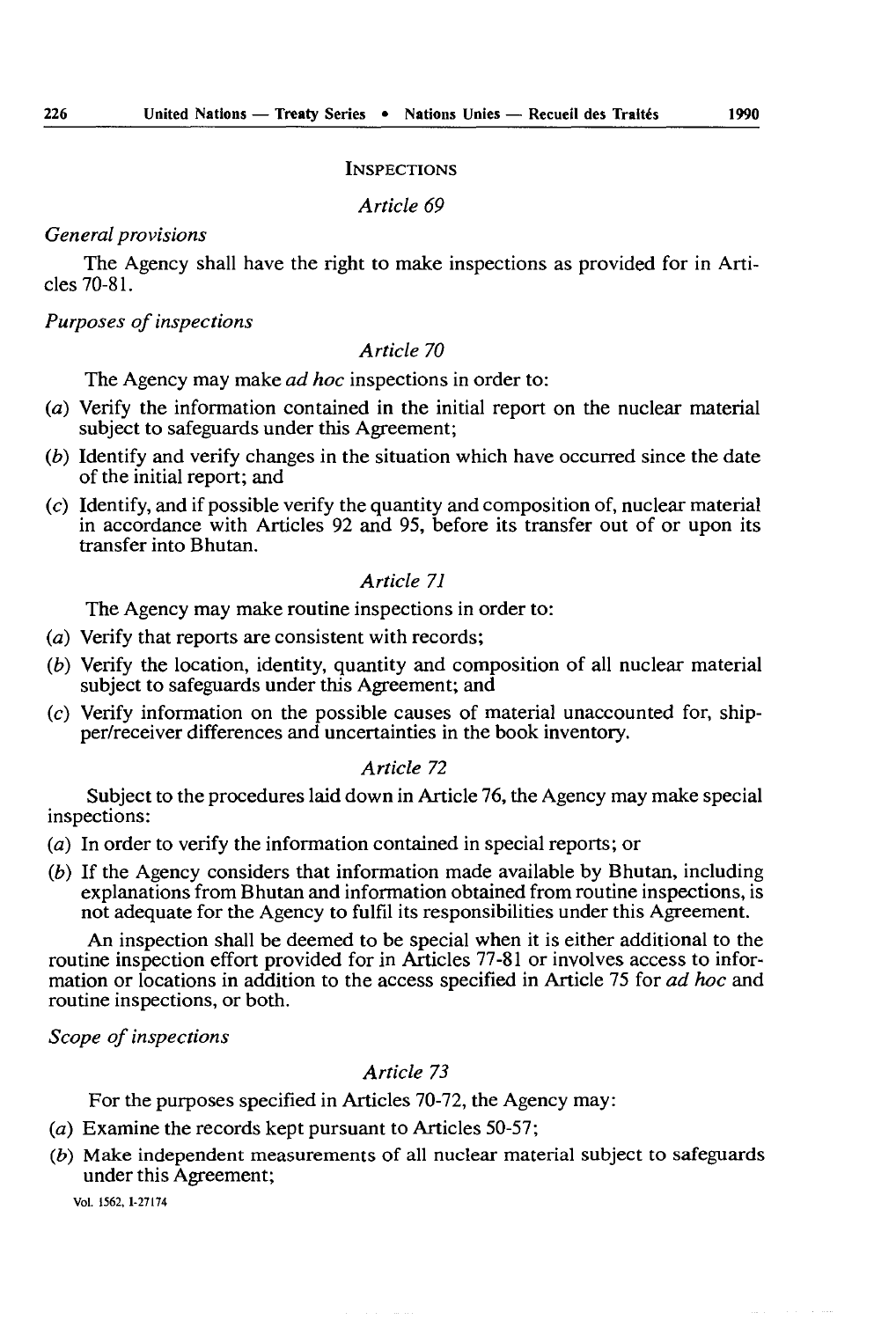- *(c)* Verify the functioning and calibration of instruments and other measuring and control equipment;
- *(d)* Apply and make use of surveillance and containment measures; and
- *(e)* Use other objective methods which have been demonstrated to be technically feasible.

Within the scope of Article 73, the Agency shall be enabled:

- *(a)* To observe that samples at key measurement points for material balance ac countancy are taken in accordance with procedures which produce repre sentative samples, to observe the treatment and analysis of the samples and to obtain duplicates of such samples;
- *(b)* To observe that the measurements of nuclear material at key measurement points for material balance accountancy are representative, and to observe the calibration of the instruments and equipment involved;
- (c) To make arrangements with Bhutan that, if necessary:
	- (i) Additional measurements are made and additional samples taken for the Agency's use;
	- (ii) The Agency's standard analytical samples are analysed;
	- (iii) Appropriate absolute standards are used in calibrating instruments and other equipment; and
	- (iv) Other calibrations are carried out;
- *(d)* To arrange to use its own equipment for independent measurement and surveil lance, and if so agreed and specified in the Subsidiary Arrangements to arrange to install such equipment;
- (e) To apply its seals and other identifying and tamper-indicating devices to contain ments, if so agreed and specified in the Subsidiary Arrangements; and
- *(f)* To make arrangements with Bhutan for the shipping of samples taken for the Agency's use.

*Access for inspections*

# *Article 75*

*(a)* For the purposes specified in Article 70 *(a)* and *(b)* and until such time as the strategic points have been specified in the Subsidiary Arrangements, the Agency inspectors shall have access to any location where the initial report or any inspec tions carried out in connection with it indicate that nuclear material is present;

*(b)* For the purposes specified in Article 70 (c) the inspectors shall have access to any location of which the Agency has been notified in accordance with Articles 91 *(d)* (iii) or 94 *(d)* (iii);

(c) For the purposes specified in Article 71 the inspectors shall have access only to the strategic points specified in the Subsidiary Arrangements and to the records maintained pursuant to Articles 50-57; and

*(d)* In the event of Bhutan concluding that any unusual circumstances require extended limitations on access by the Agency, Bhutan and the Agency shall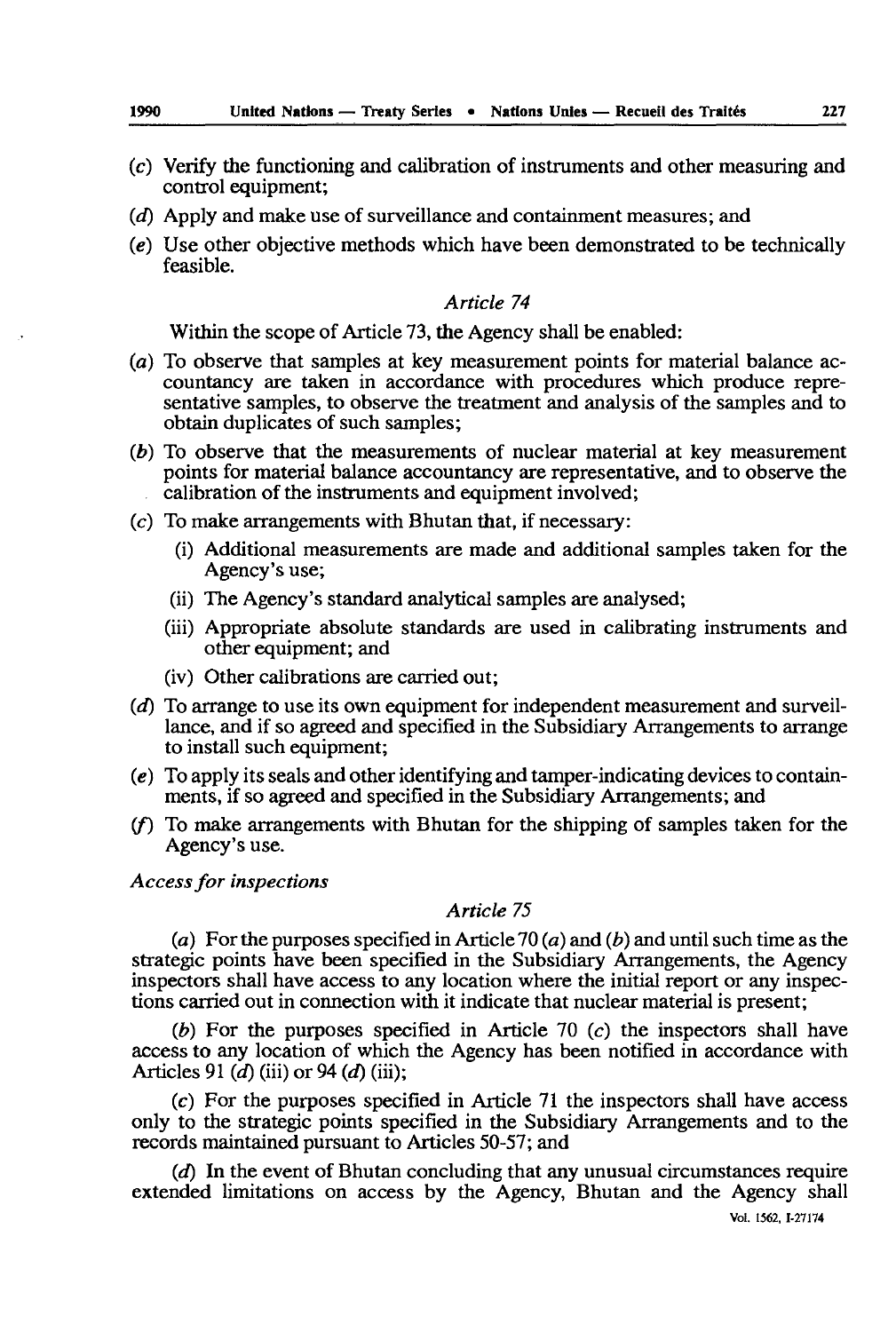promptly make arrangements with a view to enabling the Agency to discharge its safeguards responsibilities in the light of these limitations. The Director General shall report each such arrangement to the Board.

### *Article 76*

In circumstances which may lead to special inspections for the purposes speci fied in Article 72 Bhutan and the Agency shall consult forthwith. As a result of such consultations the Agency may:

- *(a)* Make inspections in addition to the routine inspection effort provided for in Articles 77-81; and
- *(b)* Obtain access, in agreement with Bhutan, to information or locations in addition to those specified in Article 75. Any disagreement concerning the need for addi tional access shall be resolved in accordance with Articles 21 and 22; in case action by Bhutan is essential and urgent, Article 18 shall apply.

#### *Frequency and intensity of routine inspections*

## *Article 77*

The Agency shall keep the number, intensity and duration of routine inspec tions, applying optimum timing, to the minimum consistent with the effective imple mentation of the safeguards procedures set forth in this Agreement, and shall make the optimum and most economical use of inspection resources available to it.

# *Article 78*

The Agency may carry out one routine inspection per year in respect of facil ities and material balance areas outside facilities with a content or annual through put, whichever is greater, of nuclear material not exceeding five effective kilograms.

## *Article 79*

The number, intensity, duration, timing and mode of routine inspections in re spect of facilities with a content or annual throughput of nuclear material exceeding five effective kilograms shall be determined on the basis that in the maximum or limiting case the inspection regime shall be no more intensive than is necessary and sufficient to maintain continuity of knowledge of the flow and inventory of nuclear material, and the maximum routine inspection effort in respect of such facilities shall be determined as follows:

- *(a)* For reactors and sealed storage installations the maximum total of routine in spection per year shall be determined by allowing one sixth of a man-year of inspection for each such facility;
- *(b)* For facilities, other than reactors or sealed storage installations, involving pluto nium or uranium enriched to more than 5%, the maximum total of routine in spection per year shall be determined by allowing for each such facility 30 x  $\sqrt{E}$ man-days of inspection per year, where *E* is the inventory or annual throughput of nuclear material, whichever is greater, expressed in effective kilograms. The maximum established for any such facility shall not, however, be less than 1.5 man-years of inspection; and
- $(c)$  For facilities not covered by paragraphs  $(a)$  or  $(b)$ , the maximum total of routine inspection per year shall be determined by allowing for each such facility one third of a man-year of inspection plus 0.4 x *E* man-days of inspection per year, Vol. 1562, 1-27174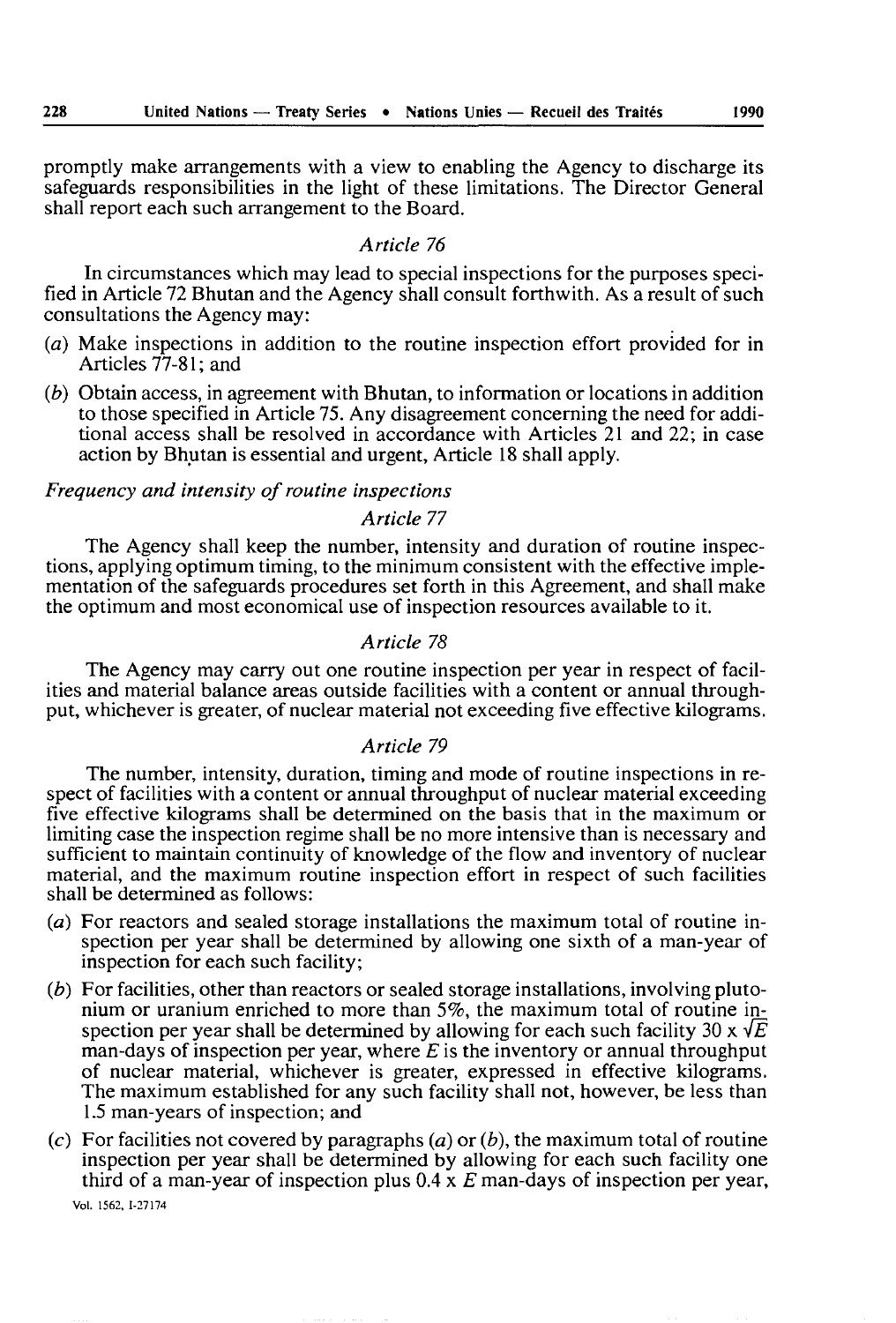where  $E$  is the inventory or annual throughput of nuclear material, whichever is greater, expressed in effective kilograms.

Bhutan and the Agency may agree to amend the figures for the maximum in spection effort specified in this Article, upon determination by the Board that such amendment is reasonable.

# *Article 80*

Subject to Articles 77-79 the criteria to be used for determining the actual number, intensity, duration, timing and mode of routine inspections in respect of any facility shall include:

- (a) *The form of the nuclear material,* in particular, whether the nuclear material is in bulk form or contained in a number of separate items; its chemical composi tion and, in the case of uranium, whether it is of low or high enrichment; and its accessibility;
- *(b) The effectiveness of Bhutan's accounting and control system,* including the extent to which the operators of facilities are functionally independent of Bhu tan's accounting and control system; the extent to which the measures specified in Article 31 have been implemented by Bhutan; the promptness of reports provided to the Agency; their consistency with the Agency's independent verifi cation; and the amount and accuracy of the material unaccounted for, as verified by the Agency;
- (c) *Characteristics of Bhutan's nuclear fuel cycle,* in particular, the number and types of facilities containing nuclear material subject to safeguards, the charac teristics of such facilities relevant to safeguards, notably the degree of contain ment; the extent to which the design of such facilities facilitates verification of the flow and inventory of nuclear material; and the extent to which information from different material balance areas can be correlated;
- *(d) International interdependence,* in particular, the extent to which nuclear mate rial is received from or sent to other States for use or processing; any verifica tion activities by the Agency in connection therewith; and the extent to which Bhutan's nuclear activities are interrelated with those of other States; and
- *(e) Technical developments in the field of safeguards,* including the use of statistical techniques and random sampling in evaluating the flow of nuclear material.

## *Article 81*

Bhutan and the Agency shall consult if Bhutan considers that the inspection effort is being deployed with undue concentration on particular facilities.

# *Notice of inspections*

# *Article 82*

The Agency shall give advance notice to Bhutan before arrival of inspectors at facilities or material balance areas outside facilities, as follows:

- (a) For *ad hoc* inspections pursuant to Article 70 (c), at least 24 hours; for those pursuant to Articles 70  $(a)$  and  $(b)$  as well as the activities provided for in Article 47, at least one week;
- *(b)* For special inspections pursuant to Article 72, as promptly as possible after Bhutan and the Agency have consulted as provided for in Article 76, it being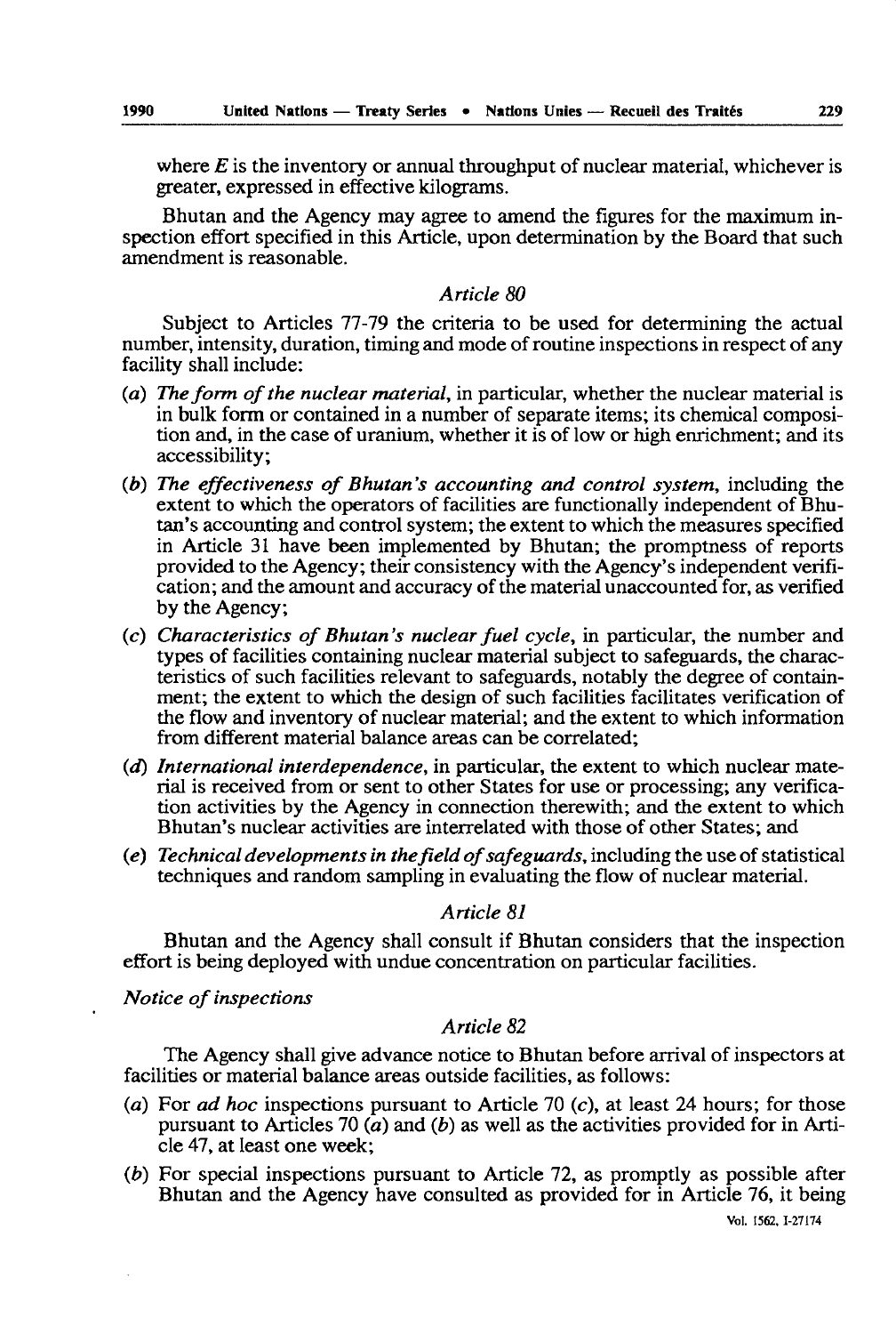understood that notification of arrival normally will constitute part of the con sultations; and

 $(c)$  For routine inspections pursuant to Article 71, at least 24 hours in respect of the facilities referred to in Article 79 *(b)* and sealed storage installations containing plutonium or uranium enriched to more than 5%, and one week in all other cases.

Such notice of inspections shall include the names of the inspectors and shall indicate the facilities and the material balance areas outside facilities to be visited and the periods during which they will be visited. If the inspectors are to arrive from outside Bhutan the Agency shall also give advance notice of the place and time of their arrival in Bhutan.

## *Article 83*

Notwithstanding the provisions of Article 82, the Agency may, as a supplemen tary measure, carry out without advance notification a portion of the routine inspec tions pursuant to Article 79 in accordance with the principle of random sampling. In performing any unannounced inspections, the Agency shall fully take into account any operational programme provided by Bhutan pursuant to Article 63 *(b).* More over, whenever practicable, and on the basis of the operational programme, it shall advise Bhutan periodically of its general programme of announced and unan nounced inspections, specifying the general periods when inspections are foreseen. In carrying out any unannounced inspections, the Agency shall make every effort to minimize any practical difficulties for Bhutan and for facility operators, bearing in mind the relevant provisions of Articles 43 and 88. Similarly Bhutan shall make every effort to facilitate the task of the inspectors.

*Designation of inspectors*

## *Article 84*

The following procedures shall apply to the designation of inspectors:

- (a) The Director General shall inform Bhutan in writing of the name, qualifications, nationality, grade and such other particulars as may be relevant, of each Agency official he proposes for designation as an inspector for Bhutan;
- *(b)* Bhutan shall inform the Director General within thirty days of the receipt of such a proposal whether it accepts the proposal;
- (c) The Director General may designate each official who has been accepted by Bhutan as one of the inspectors for Bhutan, and shall inform Bhutan of such designations; and
- *(d)* The Director General, acting in response to a request by Bhutan or on his own initiative, shall immediately inform Bhutan of the withdrawal of the designation of any official as an inspector for Bhutan.

However, in respect of inspectors needed for the activities provided for in Arti cle 47 and to carry out *ad hoc* inspections pursuant to Article 70 *(a)* and *(b)* the designation procedures shall be completed if possible within thirty days after the entry into force of this Agreement. If such designation appears impossible within this time limit, inspectors for such purposes shall be designated on a temporary basis.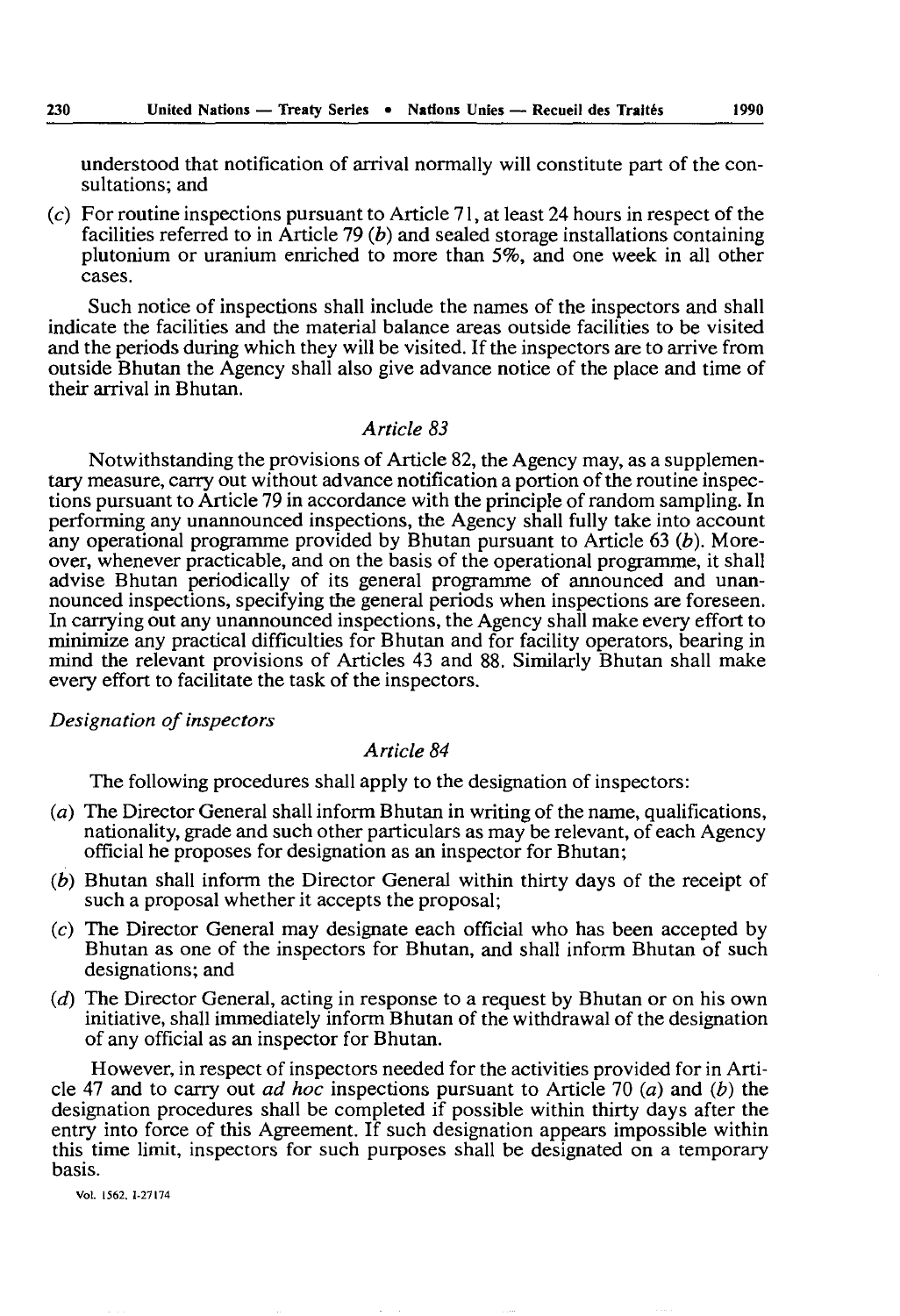Bhutan shall grant or renew as quickly as possible appropriate visas, where required, for each inspector designated for Bhutan.

#### *Conduct and visits of inspectors*

# *Article 86*

Inspectors, in exercising their functions under Articles 47 and 70-74, shall carry out their activities in a manner designed to avoid hampering or delaying the con struction, commissioning or operation of facilities, or affecting their safety. In particular inspectors shall not operate any facility themselves or direct the staff of a facility to carry out any operation. If inspectors consider that in pursuance of Articles 73 and 74, particular operations in a facility should be carried out by the operator, they shall make a request therefor.

### *Article 87*

When inspectors require services available in Bhutan, including the use of equipment, in connection with the performance of inspections, Bhutan shall facil itate the procurement of such services and the use of such equipment by inspectors.

#### *Article 88*

Bhutan shall have the right to have inspectors accompanied during their inspec tions by representatives of Bhutan, provided that inspectors shall not thereby be delayed or otherwise impeded in the exercise of their functions.

## STATEMENTS ON THE AGENCY'S VERIFICATION ACTIVITIES

### *Article 89*

The Agency shall inform Bhutan of:

- (a) The results of inspections, at intervals to be specified in the Subsidiary Arrange ments; and
- *(b)* The conclusions it has drawn from its verification activities in Bhutan, in par ticular by means of statements in respect of each material balance area, which shall be made as soon as possible after a physical inventory has been taken and verified by the Agency and a material balance has been struck.

#### INTERNATIONAL TRANSFERS

## *Article 90*

#### *General provisions*

Nuclear material subject or required to be subject to safeguards under this Agreement which is transferred internationally shall, for purposes of this Agree ment, be regarded as being the responsibility of Bhutan:

*(a)* In the case of import into Bhutan, from the time that such responsibility ceases to lie with the exporting State, and no later than the time at which the material reaches its destination; and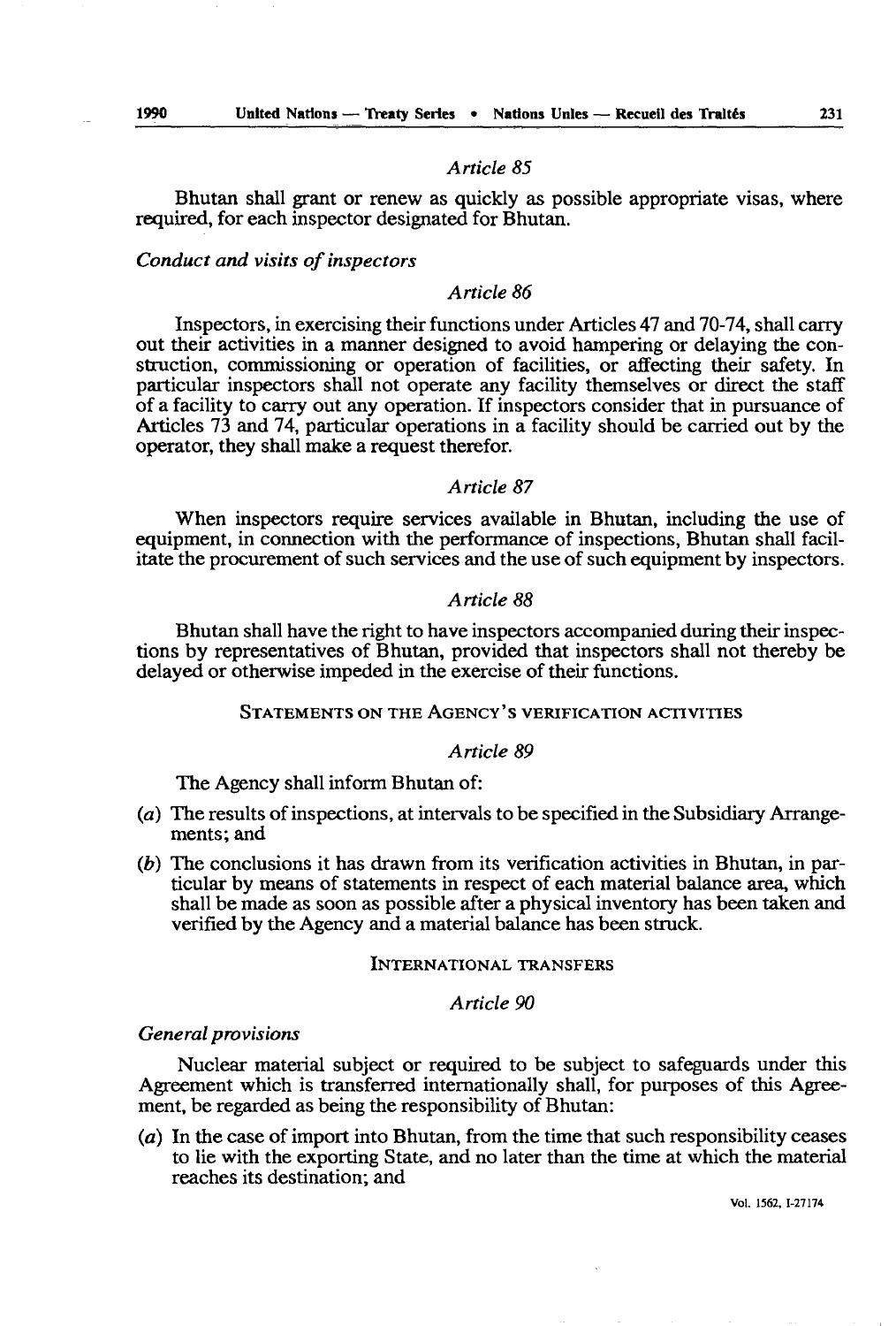*(b)* In the case of export out of Bhutan, up to the time at which the recipient State assumes such responsibility, and no later than the time at which the nuclear material reaches its destination.

The point at which the transfer of responsibility will take place shall be deter mined in accordance with suitable arrangements to be made by the States con cerned. Neither Bhutan nor any other State shall be deemed to have such responsi bility for nuclear material merely by reason of the fact that the nuclear material is in transit on or over its territory, or that it is being transported on a ship under its flag or in its aircraft.

#### *Transfers out of Bhutan*

# *Article 91*

*(a)* Bhutan shall notify the Agency of any intended transfer out of Bhutan of nuclear material subject to safeguards under this Agreement if the shipment exceeds one effective kilogram, or if, within a period of three months, several separate ship ments are to be made to the same State, each of less than one effective kilogram but the total of which exceeds one effective kilogram.

*(b)* Such notification shall be given to the Agency after the conclusion of the contractual arrangements leading to the transfer and normally at least two weeks before the nuclear material is to be prepared for shipping.

*(c)* Bhutan and the Agency may agree on different procedures for advance notification.

*(d)* The notification shall specify:

- (i) The identification and, if possible, the expected quantity and composition of the nuclear material to be transferred, and the material balance area from which it will come;
- (ii) The State for which the nuclear material is destined;
- (iii) The dates on and locations at which the nuclear material is to be prepared for shipping;
- (iv) The approximate dates of dispatch and arrival of the nuclear material; and
- (v) At what point of the transfer the recipient State will assume responsibility for the nuclear material for the purpose of this Agreement, and the probable date on which that point will be reached.

## *Article 92*

The notification referred to in Article 91 shall be such as to enable the Agency to make, if necessary, an *ad hoc* inspection to identify, and if possible verify the quantity and composition of, the nuclear material before it is transferred out of Bhutan and, if the Agency so wishes or Bhutan so requests, to affix seals to the nuclear material when it has been prepared for shipping. However, the transfer of the nuclear material shall not be delayed in any way by any action taken or contem plated by the Agency pursuant to such a notification.

# *Article 93*

If the nuclear material will not be subject to Agency safeguards in the recipient State, Bhutan shall make arrangements for the Agency to receive, within three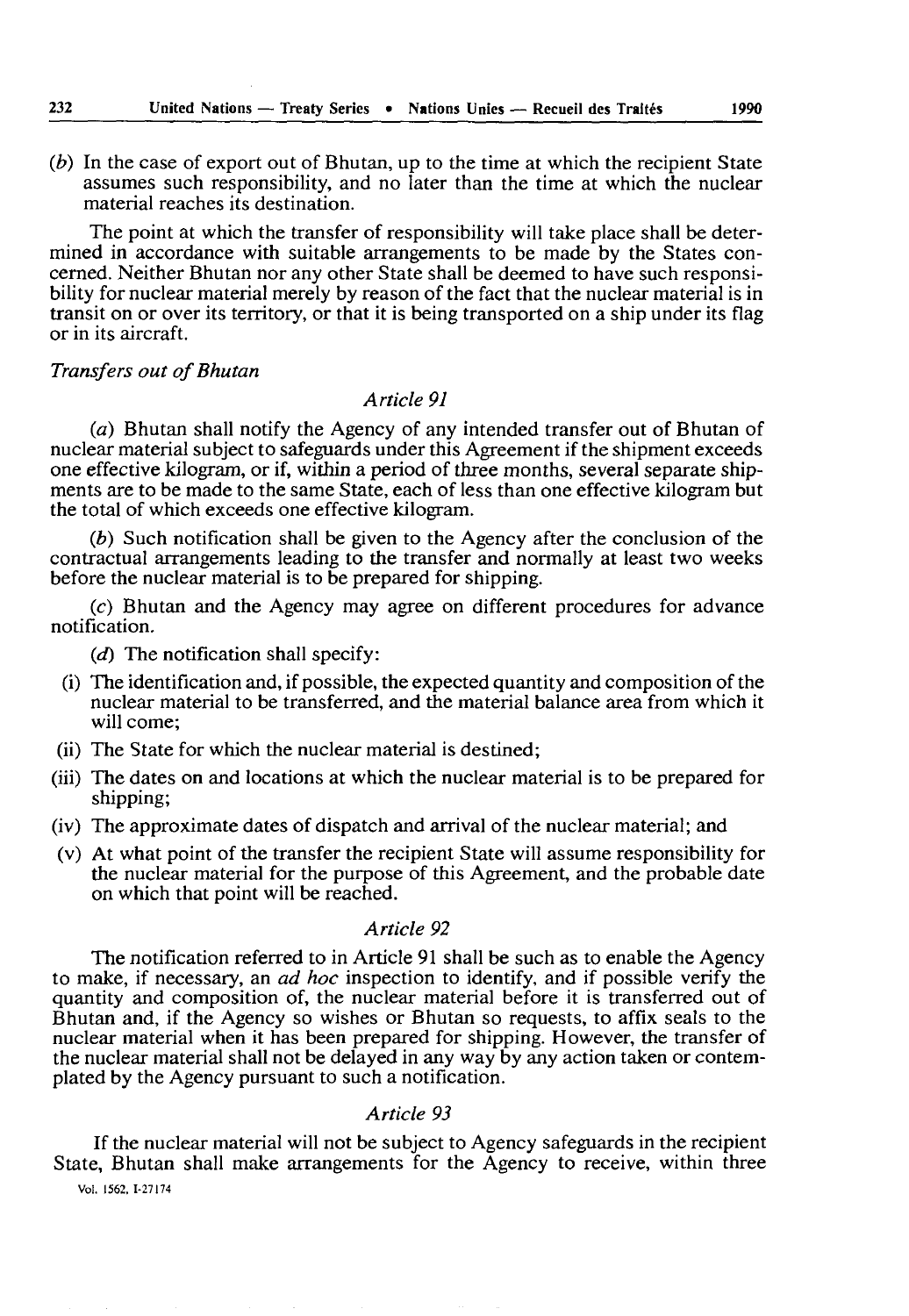months of the time when the recipient State accepts responsibility for the nuclear material from Bhutan, confirmation by the recipient State of the transfer.

# *Transfers into Bhutan*

# *Article 94*

*(a)* Bhutan shall notify the Agency of any expected transfer into Bhutan of nuclear material required to be subject to safeguards under this Agreement if the shipment exceeds one effective kilogram, or if, within a period of three months, several separate shipments are to be received from the same State, each of less than one effective kilogram but the total of which exceeds one effective kilogram.

*(b)* The Agency shall be notified as much in advance as possible of the expected arrival of the nuclear material, and in any case not later than the date on which Bhutan assumes responsibility for the nuclear material.

(c) Bhutan and the Agency may agree on different procedures for advance notification.

*(d)* The notification shall specify:

- (i) The identification and, if possible, the expected quantity and composition of the nuclear material;
- (ii) At what point of the transfer Bhutan will assume responsibility for the nuclear material for the purpose of this Agreement, and the probable date on which that point will be reached; and
- (iii) The expected date of arrival, the location where, and the date on which, the nuclear material is intended to be unpacked.

## *Article 95*

The notification referred to in Article 94 shall be such as to enable the Agency to make, if necessary, an *ad hoc* inspection to identify, and if possible verify the quantity and composition of, the nuclear material at the time the consignment is unpacked. However, unpacking shall not be delayed by any action taken or contem plated by the Agency pursuant to such a notification.

# *Article 96*

### *Special reports*

Bhutan shall make a special report as envisaged in Article 67 if any unusual incident or circumstances lead Bhutan to believe that there is or may have been loss of nuclear material, including the occurrence of significant delay, during an interna tional transfer.

### **DEFINITIONS**

# *Article 97*

For the purposes of this Agreement:

A. *Adjustment* means an entry into an accounting record or a report showing a shipper/receiver difference or material unaccounted for.

B. *Annual throughput* means, for the purposes of Articles 78 and 79, the amount of nuclear material transferred annually out of a facility working at nominal capacity.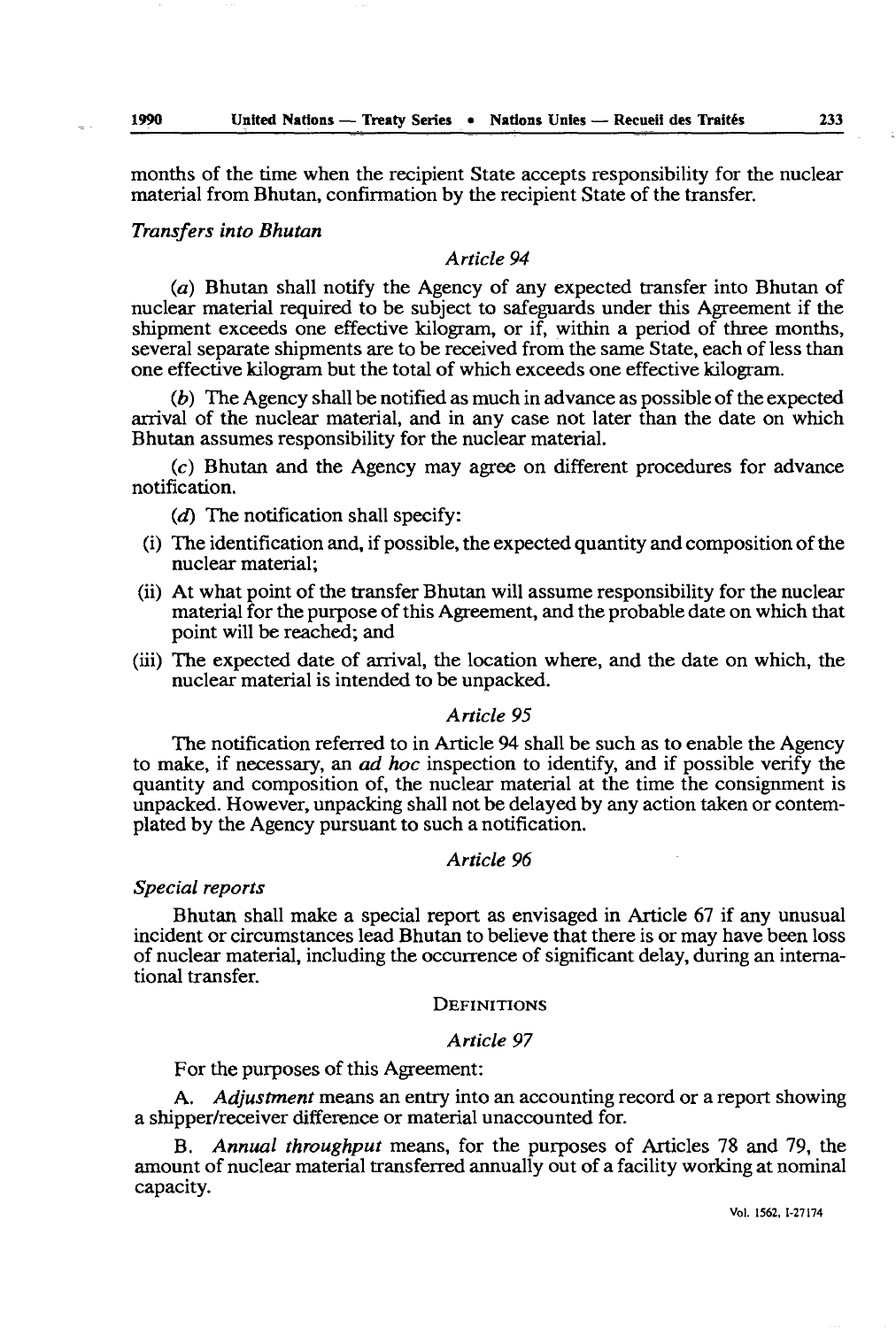C. *Batch* means a portion of nuclear material handled as a unit for accounting purposes at a key measurement point and for which the composition and quantity are defined by a single set of specifications or measurements. The nuclear material may be in bulk form or contained in a number of separate items.

D. *Batch data* means the total weight of each element of nuclear material and, in the case of plutonium and uranium, the isotopic composition when appropriate. The units of account shall be as follows:

*(a)* Grams of contained plutonium;

*(b)* Grams of total uranium and grams of contained uranium-235 plus uranium-233 for uranium enriched in these isotopes; and

(c) Kilograms of contained thorium, natural uranium or depleted uranium.

For reporting purposes the weights of individual items in the batch shall be added together before rounding to the nearest unit.

E. *Book inventory* of a material balance area means the algebraic sum of the most recent physical inventory of that material balance area and of all inventory changes that have occurred since that physical inventory was taken.

F. *Correction* means an entry into an accounting record or a report to rectify an identified mistake or to reflect an improved measurement of a quantity pre viously entered into the record or report. Each correction must identify the entry to which it pertains.

G. *Effective kilogram* means a special unit used in safeguarding nuclear mate rial. The quantity in effective kilograms is obtained by taking:

- *(a)* For plutonium, its weight in kilograms;
- *(b)* For uranium with an enrichment of 0.01 (1%) and above, its weight in kilograms multiplied by the square of its enrichment;
- (c) For uranium with an enrichment below 0.01 (1%) and above 0.005 (0.5%), its weight in kilograms multiplied by 0.0001; and
- *(d)* For depleted uranium with an enrichment of 0.005 (0.5%) or below, and for thorium, its weight in kilograms multiplied by 0.00005.

*Enrichment* means the ratio of the combined weight of the isotopes uranium-233 and uranium-235 to that of the total uranium in question.

- I. *Facility* means:
- *(a)* A reactor, a critical facility, a conversion plant, a fabrication plant, a repro cessing plant, an isotope separation plant or a separate storage installation; or
- *(b)* Any location where nuclear material in amounts greater than one effective kilo gram is customarily used.

J. *Inventory change* means an increase or decrease, in terms of batches, of nuclear material in a material balance area; such a change shall involve one of the following:

(*a*) Increases:

(i) Import;

Vol. 1562, I-27I74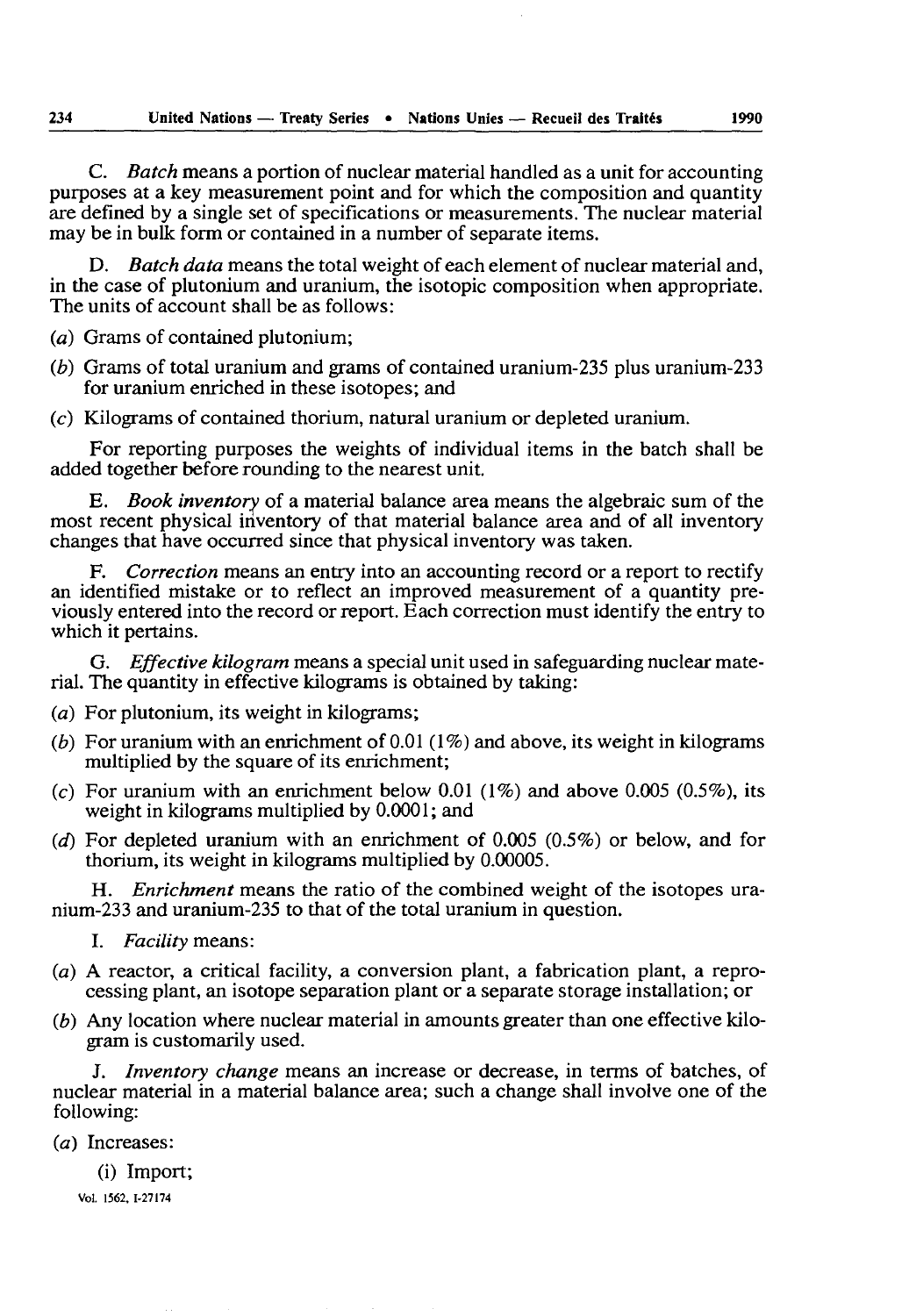- (ii) Domestic receipt: receipts from other material balance areas, receipts from a non-safeguarded (non-peaceful) activity or receipts at the starting point of safeguards;
- (iii) Nuclear production: production of special fissionable material in a reactor; and
- (iv) De-exemption: re-application of safeguards on nuclear material previously exempted therefrom on account of its use or quantity.
- (b) Decreases:
	- (i) Export;
	- (ii) Domestic shipment: shipments to other material balance areas or ship ments for a non-safeguarded (non-peaceful) activity;
	- (iii) Nuclear loss: loss of nuclear material due to its transformation into other element(s) or isotope(s) as a result of nuclear reactions;
	- (iv) Measured discard: nuclear material which has been measured, or esti mated on the basis of measurements, and disposed of in such a way that it is not suitable for further nuclear use;
	- (v) Retained waste: nuclear material generated from processing or from an operational accident, which is deemed to be unrecoverable for the time being but which is stored;
	- (vi) Exemption: exemption of nuclear material from safeguards on account of its use or quantity; and
	- (vii) Other loss: for example, accidental loss (that is, irretrievable and inadver tent loss of nuclear material as the result of an operational accident) or theft.

K. *Key measurement point* means a location where nuclear material appears in such a form that it may be measured to determine material flow or inventory. Key measurement points thus include, but are not limited to, the inputs and outputs (including measured discards) and storages in material balance areas.

L. *Man-year of inspection* means, for the purposes of Article 79, 300 mandays of inspection, a man-day being a day during which a single inspector has access to a facility at any time for a total of not more than eight hours.

M. *Material balance area* means an area in or outside of a facility such that:

- *(a)* The quantity of nuclear material in each transfer into or out of each material balance area can be determined; and
- (b) The physical inventory of nuclear material in each material balance area can be determined when necessary, in accordance with specified procedures,

in order that the material balance for Agency safeguards purposes can be established.

N. *Material unaccounted for* means the difference between book inventory and physical inventory.

O. *Nuclear material* means any source or any special fissionable material as defined in Article XX of the Statute. The term source material shall not be inter preted as applying to ore or ore residue. Any determination by the Board under Article XX of the Statute after the entry into force of this Agreement which adds to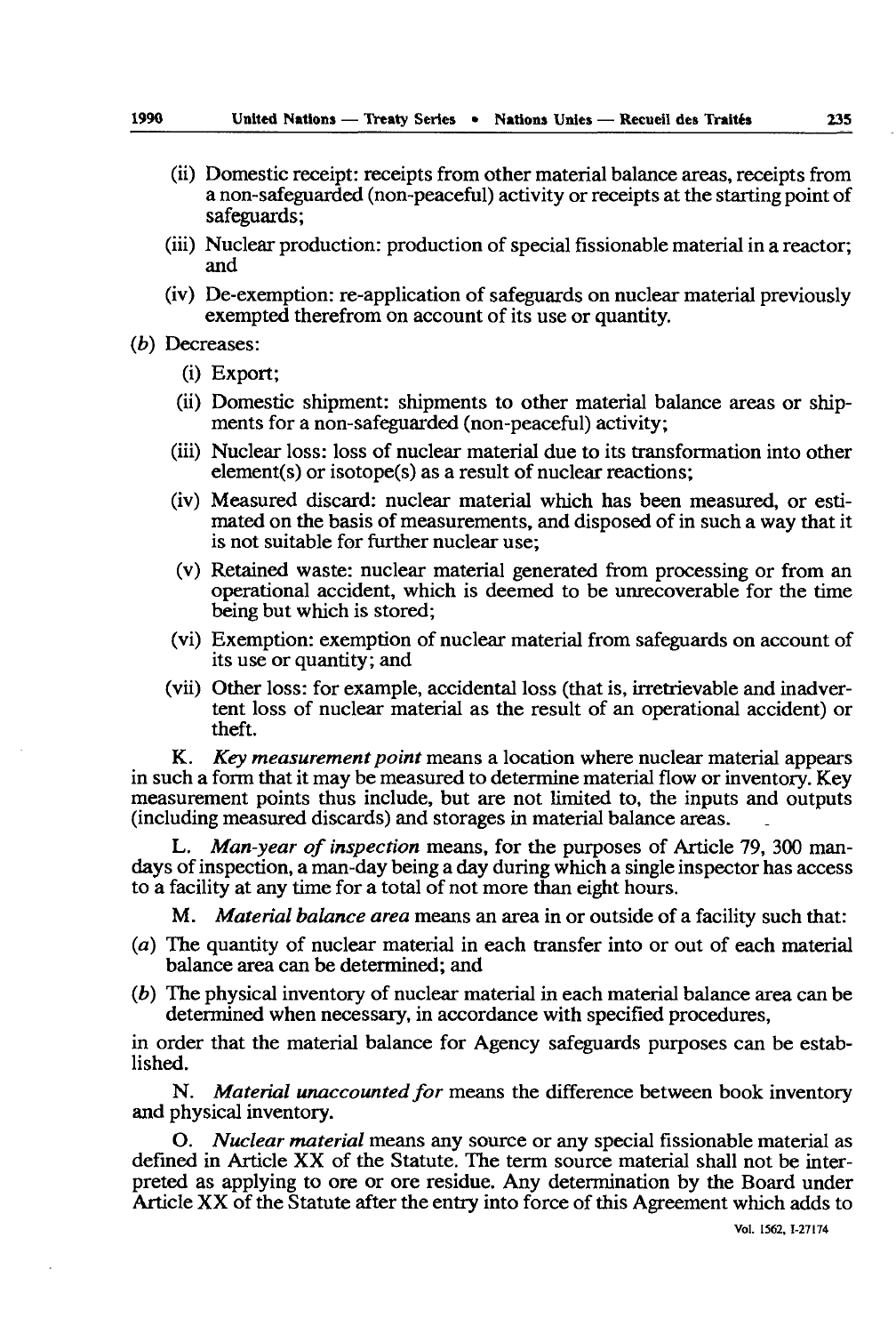the materials considered to be source material or special fissionable material shall have effect under this Agreement only upon acceptance by Bhutan.

P. *Physical inventory* means the sum of all the measured or derived estimates of batch quantities of nuclear material on hand at a given time within a material balance area, obtained in accordance with specified procedures.

Q. *Shipper/receiver difference* means the difference between the quantity of nuclear material in a batch as stated by the shipping material balance area and as measured at the receiving material balance area.

R. *Source data* means those data, recorded during measurement or calibra tion or used to derive empirical relationships, which identify nuclear material and provide batch data. Source data may include, for example, weight of compounds, conversion factors to determine weight of element, specific gravity, element concen tration, isotopic ratios, relationship between volume and manometer readings and relationship between plutonium produced and power generated.

Strategic point means a location selected during examination of design information where, under normal conditions and when combined with the informa tion from all strategic points taken together, the information necessary and sufficient for the implementation of safeguards measures is obtained and verified; a strategic point may include any location where key measurements related to material balance accountancy are made and where containment and surveillance measures are exe cuted.

DONE at New York, on the 24th day of October 1989, in duplicate, in the English language.

For the Kingdom of Bhutan: For the International Atomic

UGYEN TSHERING HANS BLIX

Energy Agency: *[Signed] [Signed]*